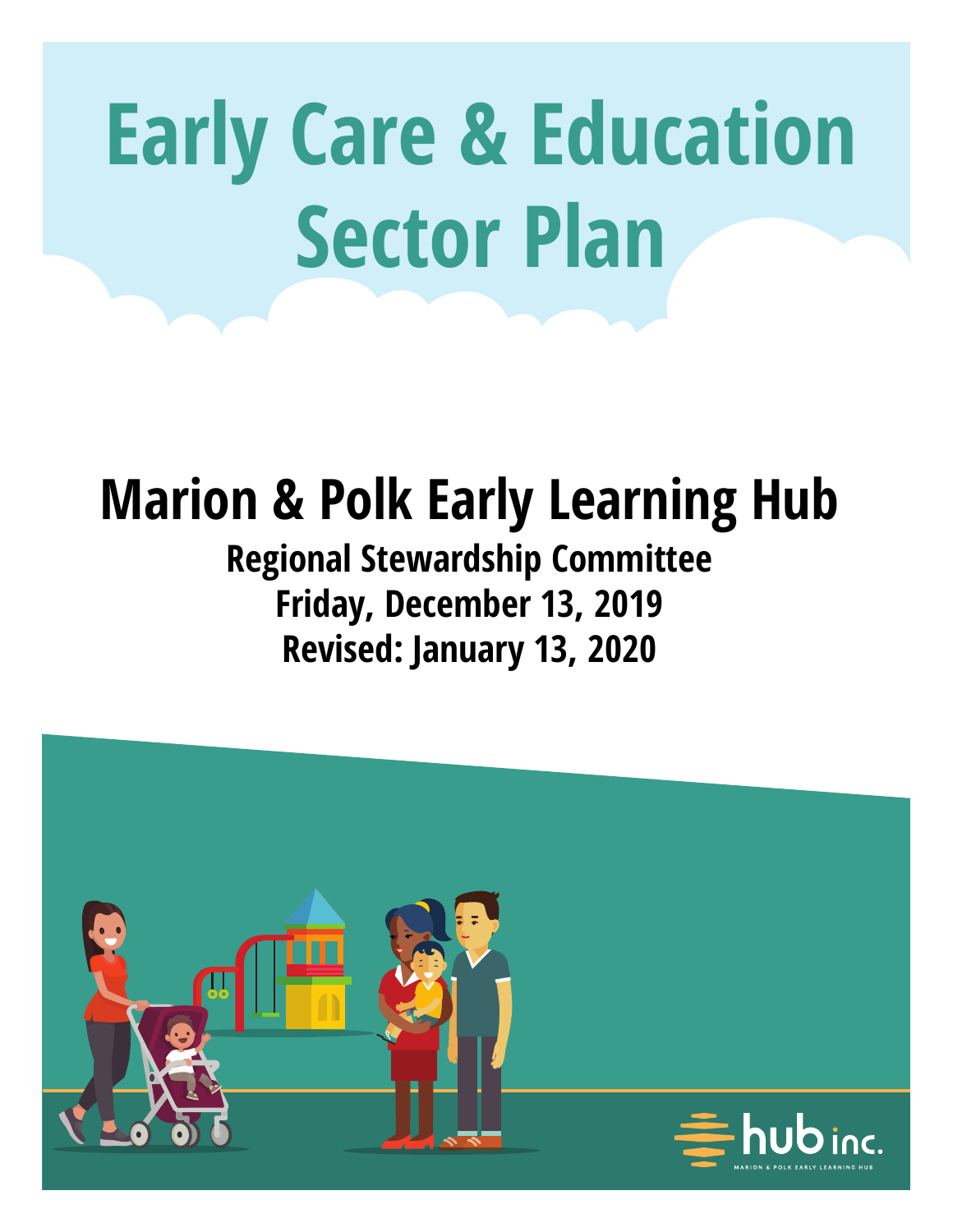## Regional Stewardship Committee

### **Regional Stewardship Committee and Data Subcommittee**

The following includes our membership of the Marion & Polk Early Learning Hub (MPELH) Regional Stewardship Committee (RSC) and their sector representation. Attendance was taken at each of the meetings. We had good attendance at each of the 7 RSC bi-weekly meetings and great participation by parents at each one of our meetings. MPELH provided interpretation for our Spanish-speaking partners. Food, as well as child care reimbursement were provided for the parents that needed child care during our meetings.

| <b>Name</b>                | <b>Organization</b>                                                  | <b>Prescribed Membership Sector</b>                  |                  | <b>Email</b>                       |
|----------------------------|----------------------------------------------------------------------|------------------------------------------------------|------------------|------------------------------------|
| <b>Pam Ditterick</b>       | Chemeketa Community College                                          | <b>Community College</b>                             |                  | pam.ditterick@chemeketa.edu        |
| <b>Tamara Trattner</b>     | Chemeketa Community College                                          | <b>Community College</b>                             |                  | tamara.trattner@chemeketa.edu      |
| <b>Jess Gasper</b>         | <b>Oregon Marshallese Community</b><br>Organization                  | Community-based organizations - CBO                  | $\ast$           | jgasper@oregonmarshallese.org      |
| Lucia Sanchez              | Salem Keizer Coalition for<br><b>Equality</b>                        | Community-based organizations - CBO                  | $\ast$           | Isanchez@skcequality.org           |
| <b>Margaret Kiluwe</b>     | Oregon Marshallese Community<br>Organization                         | Community-based organizations - CBO                  | $\ast$           | mkiluwe@yahoo.com                  |
| <b>Nancy Gamino</b>        | Salem Keizer Coalition for<br><b>Equality</b>                        | Community-based organizations - CBO                  | $\ast$           | ngamino@skcequality.org            |
| <b>Robert Wallace</b>      | <b>Stepping Stones Mentoring</b>                                     | Community-based organizations - CBO                  | $\ast$           | steppingstonesmentoring@gmail.com  |
| <b>Shanna Aldis</b>        | Precious Little Lambs Preschool<br>& Child Care; Moving Forward      | ECE Leader - Diverse educator and<br>provider        | $\ast$           | jaebis   3@gmail.com               |
| <b>Shannon</b><br>Vandehey | Child Care Resource & Referral                                       | <b>ECE Leader - CCRR Director</b>                    | $*_{\mathsf{X}}$ | shannon.vandehey@mwycaa.org        |
| <b>Autumn David</b>        | Island Adventures Preschool and<br><b>Preschool Promise Provider</b> | ECE Leader - Diverse educator and<br>provider        | $\ast$           | elishiah@msn.com                   |
| Yadira Juarez              | Salem Keizer Coalition for<br><b>Equality</b>                        | <b>ECE Leader - Diverse educator and</b><br>provider | $\ast$           | yjuarez@skcequality.org            |
| Cheryl                     | Salem Keizer Public Schools                                          | <b>ECE Leader - ECE Education</b>                    | $\ast$           | WEATHERLY CHERYL@salkeiz.kl2.or.us |
| Weatherly                  | Head Start                                                           | Coordinator SKSD Head Start Director                 |                  |                                    |
| Eva Pignotti               | <b>Community Action Head Start</b>                                   | <b>ECE Leader - Head Start Director</b>              | $\ast$           | eva.pignotti@mwycaa.org            |
| <b>Kyle Miller</b>         | Community Action Head Start                                          | <b>ECE Leader - Head Start Director</b>              | ∗                | kyle.miller@mwycaa.org             |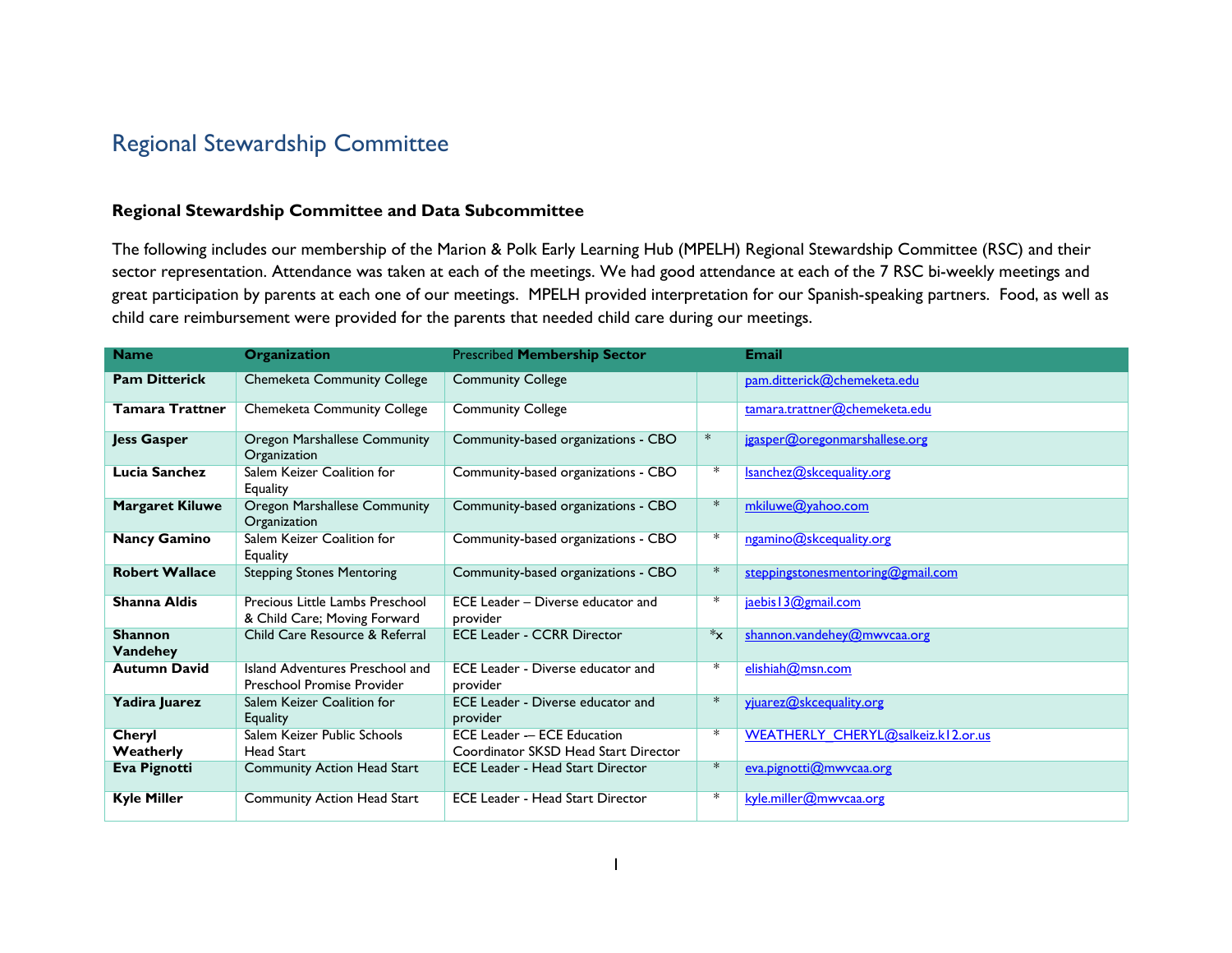| <b>Merced Flores</b>                  | Oregon Child Development<br>Coalition                       | <b>ECE Leader - Head Start Director</b>                           | $\ast$                    | merced.flores@ocdc.net               |
|---------------------------------------|-------------------------------------------------------------|-------------------------------------------------------------------|---------------------------|--------------------------------------|
| <b>Odi Campos</b>                     | <b>Oregon Child Development</b><br>Coalition                | <b>ECE Leader - Head Start Director</b>                           | ∗                         | odilon.campos@ocdc.net               |
| <b>Tara Gray</b>                      | Oregon Child Development<br>Coalition                       | <b>ECE Leader - Head Start Director</b>                           | $\ast$                    | tara.gray@ocdc.net                   |
| <b>Ann O'Connell</b>                  | <b>Willamette Education Service</b><br>District             | <b>ESD EI/ECSE</b>                                                | $\ast$                    | ann.oconnell@wesd.org                |
| <b>Tonya Coker</b>                    | <b>Willamette Education Service</b><br><b>District</b>      | <b>ESD EI/ECS</b>                                                 | $\ast$                    | tonya.coker@wesd.org                 |
| <b>Ella Taylor</b>                    | The Center, Willamette<br><b>Education Service District</b> | <b>ESD Leader</b>                                                 | $\overline{\mathbf{x}}$   | Ella.taylor@wesd.org                 |
| <b>Sean Aker</b>                      | <b>Willamette Education Service</b><br><b>District</b>      | <b>ESD Leader</b>                                                 | $*_x$                     | sean.aker@wesd.org                   |
| <b>Jason Tate</b>                     | <b>Marion County Children's</b><br><b>Behavioral Health</b> | Health & Behavioral Health                                        |                           | jtate@co.marion.or.us                |
| <b>Mechelle</b><br><b>Millmaker</b>   | Marion County Children's<br><b>Behavioral Health</b>        | Health & Behavioral Health                                        |                           | mmillmaker@co.marion.or.us           |
| Ormond<br><b>Fredericks</b>           | Department of Human Services                                | HHS, Housing - DHS District Managers                              |                           | Ormond.FREDERICKS@dhsoha.state.or.us |
| <b>Aryn Walker</b>                    | Marion County Health and<br><b>Human Services</b>           | HHS, Housing - Maternal and Child<br>Health Directors or Managers | $\boldsymbol{\mathsf{x}}$ | AWalker@co.marion.or.us              |
| <b>Grant Kendall</b>                  | <b>Edward Jones</b>                                         | Hub Governance Council members                                    | $\overline{\mathbf{x}}$   | grant.kendall@edwardjones.com        |
| <b>David Rheinholdt</b>               | <b>Rheinholdt Insurance</b>                                 | Hub Governance Council members                                    |                           | rheinholdtinsurance@gmail.com        |
| <b>Sonia Kool</b>                     | <b>Woodburn School District</b>                             | K12 Early Learning / Pre-K Administrator                          | $\ast$                    | skool@woodburnsd.org                 |
| <b>Stephanie</b><br>Whetzel           | Salem Keizer School District                                | K12 Early Learning /Pre-K Administrator                           | $\ast$                    | whetzel stephanie@salkeiz.kl2.or.us  |
| Kiara Yoder                           | Marion & Polk Early Learning<br>Hub                         | <b>MPELH Staff</b>                                                | $\mathsf{x}$              | kyoder@earlylearninghub.org          |
| Lisa Harnisch                         | Marion & Polk Early Learning<br>Hub                         | <b>MPELH Staff</b>                                                | $\boldsymbol{\mathsf{x}}$ | lharnisch@earlylearninghub.org       |
| <b>Margie Lowe</b>                    | Marion & Polk Early Learning<br>Hub                         | <b>MPELH Staff</b>                                                | $\mathsf{x}$              | mlowe@earlylearninghub.org           |
| <b>Skye Hibbard</b><br><b>Swanson</b> | Marion & Polk Early Learning<br>Hub                         | <b>MPELH Staff</b>                                                |                           | shibbard@earlylearninghub.org        |
| <b>Tiffany Miller</b>                 | Marion & Polk Early Learning<br>Hub                         | <b>MPELH Staff</b>                                                |                           | tmiller@earlylearninghub.org         |
| Valeria Atanacio                      | Marion & Polk Early Learning<br>Hub                         | <b>MPELH Staff</b>                                                |                           | vatanacio@earlylearninghub.org       |
| Veronica<br>Mendoza                   | Marion & Polk Early Learning<br>Hub                         | <b>MPELH Staff</b>                                                |                           | vochoa@earlylearninghub.org          |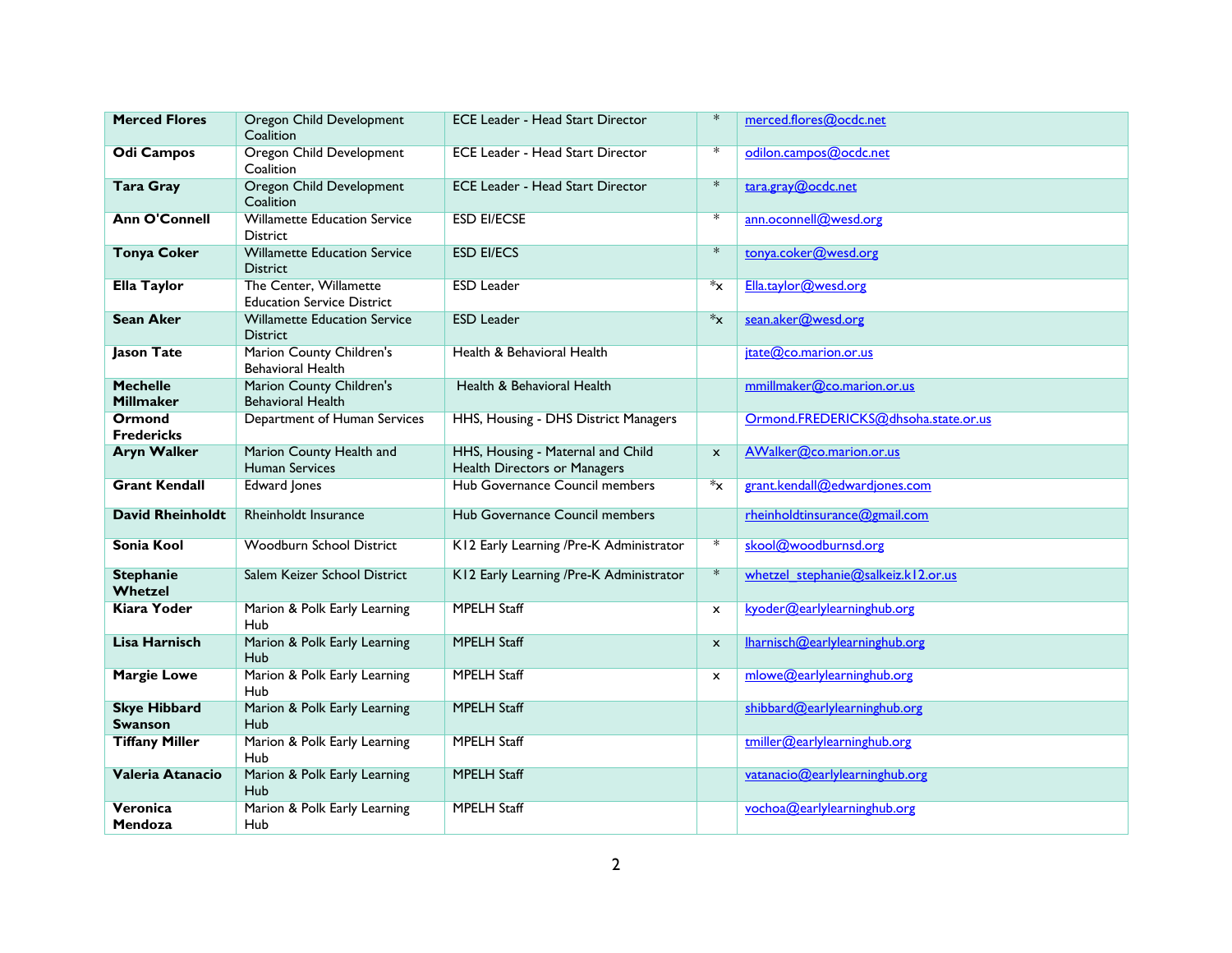| <b>Becca Blessing</b>              | <b>Parent Advisory Committee</b>                            | Parent leaders                         | $\div$         | blessing.becca@gmail.com           |
|------------------------------------|-------------------------------------------------------------|----------------------------------------|----------------|------------------------------------|
| <b>Carmen Navarro</b><br>Rodriguez | Parent                                                      | Parent leaders                         | ٠              | espinoza4178@yahoo.com             |
| <b>Megan Baldwin</b>               | Home School Parent                                          | Parent leaders                         | ٠              | megbaldwin   2@gmail.com           |
| Teresa Urban                       | <b>Parent Advisory Committee</b>                            | Parent leaders                         | $\overline{ }$ | morizquete@hotmail.com             |
| Tanya Hamilton                     | <b>Family Building Blocks</b>                               | <b>Relief Nursery</b>                  |                | thamilton@familybuildingblocks.org |
| <b>Cindy Ryan</b>                  | <b>Western Oregon University</b>                            | <b>Higher Education</b>                |                | ryanc@mail.wou.edu                 |
| <b>Teresa Reyes</b>                | <b>Woodburn School District</b><br><b>Preschool Manager</b> | K12/Early Learning/Pre-K Administrator | $\ast$         | treyes@woodburnsd.org              |

\*' Indicates an ELD strongly recommended member of Stewardship Committee

+ Indicates a parent leader who is a required member of the Stewardship Committee

x Indicates a member of the Data Subcommittee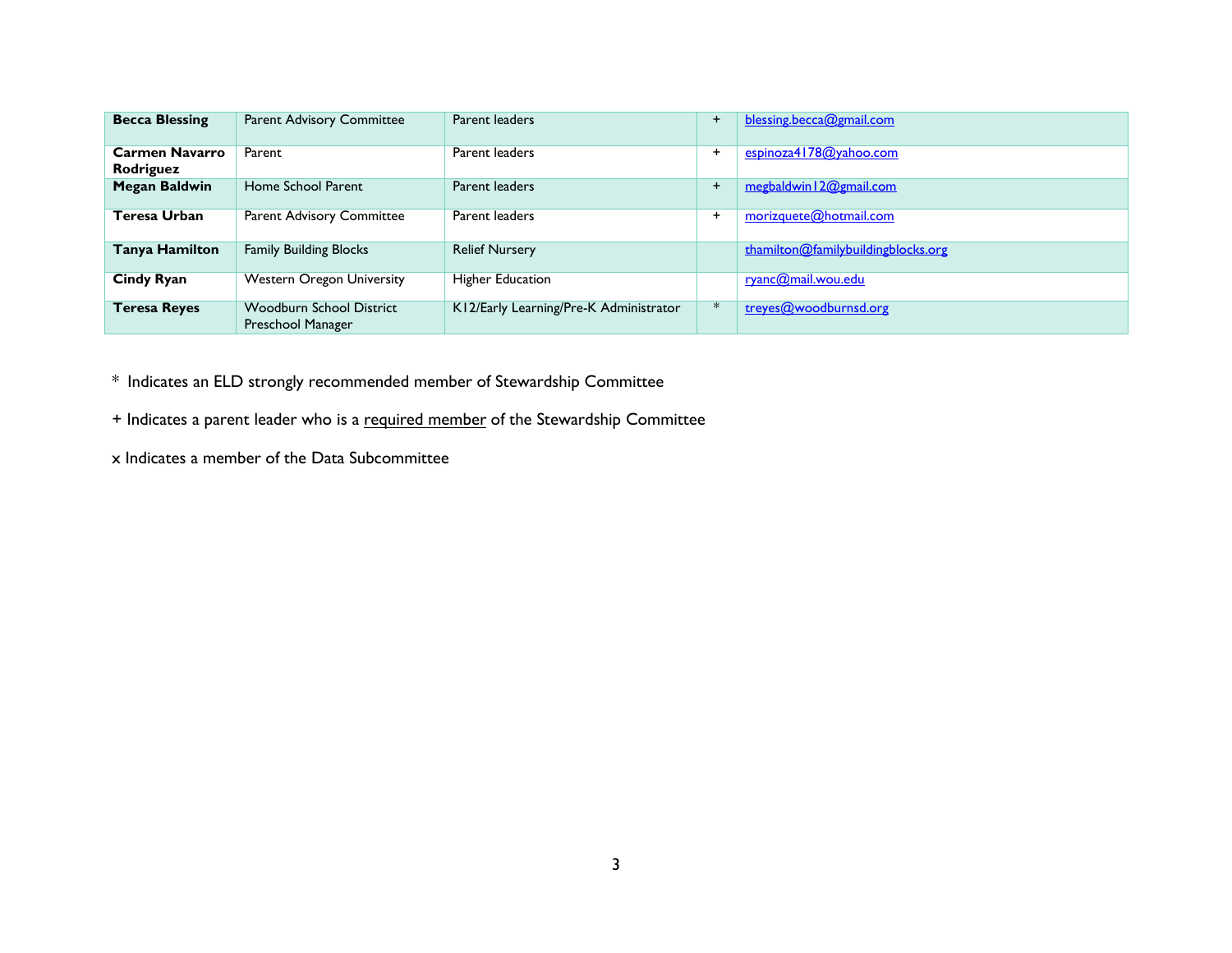## Deliverable 1: Analysis of Priority Populations for ECE Expansion

## Refined Priority Population List

To reduce the charge of bias in the selection of priority groups, the RSC used a blinded selection process as a tool to identify the communities and population groups in greatest need. Participants were charged to review the 2018 kindergarten assessment (KA) data for the 24 zip codes and the eleven population groups in the region with names of the areas or groups removed. The 12 zip codes and five demographic groups with the most votes were assigned the highest priority. The KA data was used to estimate the total population of young children due to its near universal administration. The KA data captures virtually every incoming child of kindergarten age in both Marion and Polk counties and their demographic data. The KA data was color-coded using the state-defined school readiness levels of demonstrating (green), approaching (yellow), and developing (red). Committee members typically assigned the highest priority to the areas with the most developing (red) scores along with low demonstrating (green) scores.

Throughout this document we used the term "Hispanic/Latino" as requested by our Regional Stewardship Committee Hispanic/Latino partners.

### **Priority Populations**

**Children from Economically Disadvantaged Areas, at or below 185% of the FPL, with the greatest proportion of KA scores in the statedefined "developing" range** 

- Children from economically disadvantaged zip code areas were selected as a high-need priority group because of the overall lower kindergarten assessment (KA) scores recorded for this population in all six years that the assessment has been conducted.
- High-priority communities are included that have either a large proportion of children demonstrating need in a rural area or a high number of children demonstrating need in a more populous area in both counties.

**Children from Hispanic/Latino Households (including Children of Migrants)**

• The selected geographic areas represent the highest need communities serving this group of children.

#### **Children from Bilingual Households**

• The selected geographic areas represent the highest need communities serving this group of children.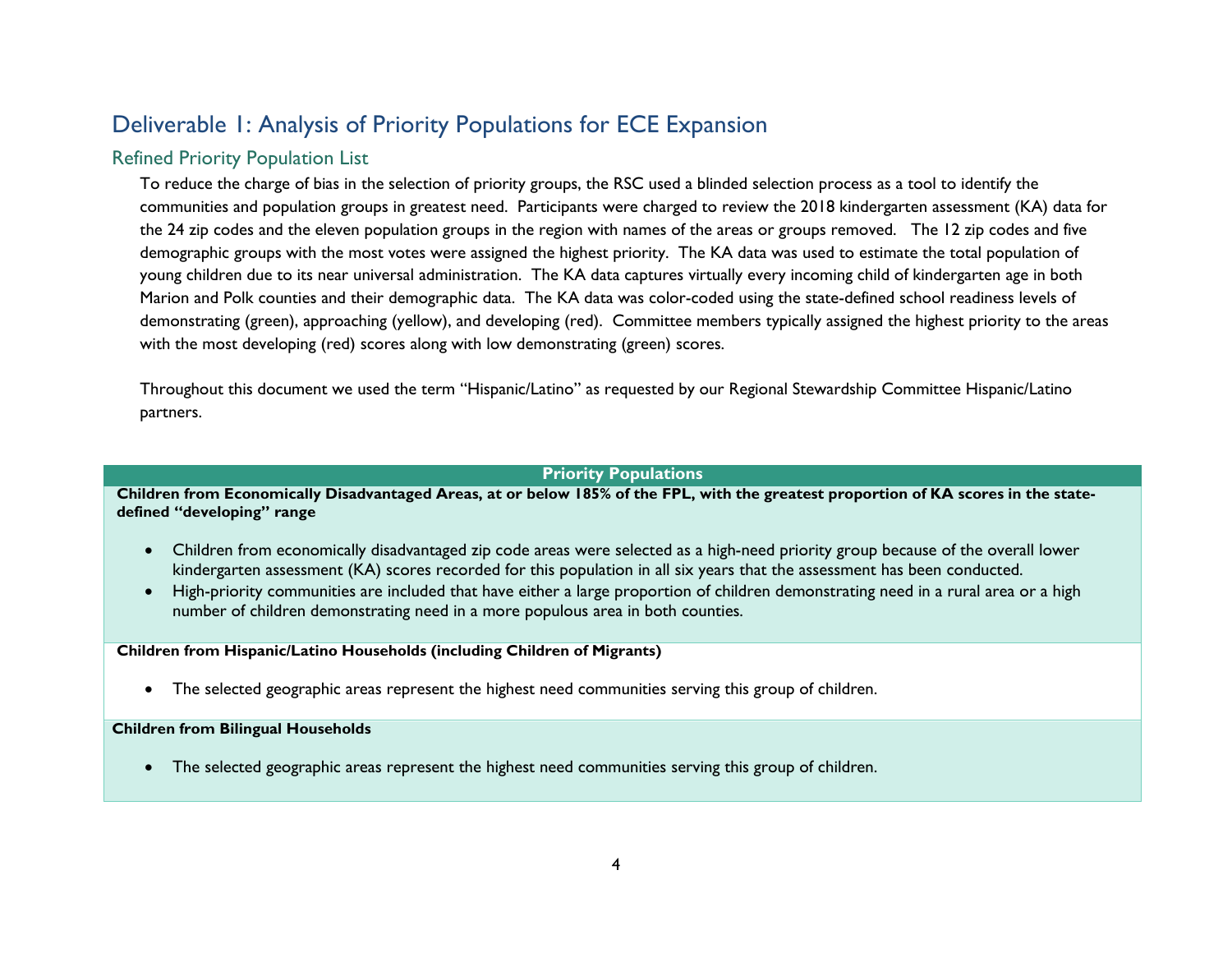#### **Children Experiencing Disabilities**

• Based on the high level of need and the research evidence demonstrating the effectiveness of early supports to Children Experiencing Disabilities, the RSC recommended that all children in this group region-wide be included in the priority population.

**Children from Socially Complex Families: children of teen parents, children in foster care or experiencing housing instability and/or parent incarceration**

- Region-wide priority child population that reflects the needs of families with highly complex social needs—specifically those experiencing housing instability, a parent who is a teen or incarcerated, and children placed in foster care.
- The Oregon Pediatric Improvement Partnership data demonstrates the many needs for service alignment to serve these children/families.

#### **Children from Native Hawaiian/Pacific Islander Households**

• The selected geographic areas in Salem represent the communities serving this group of children.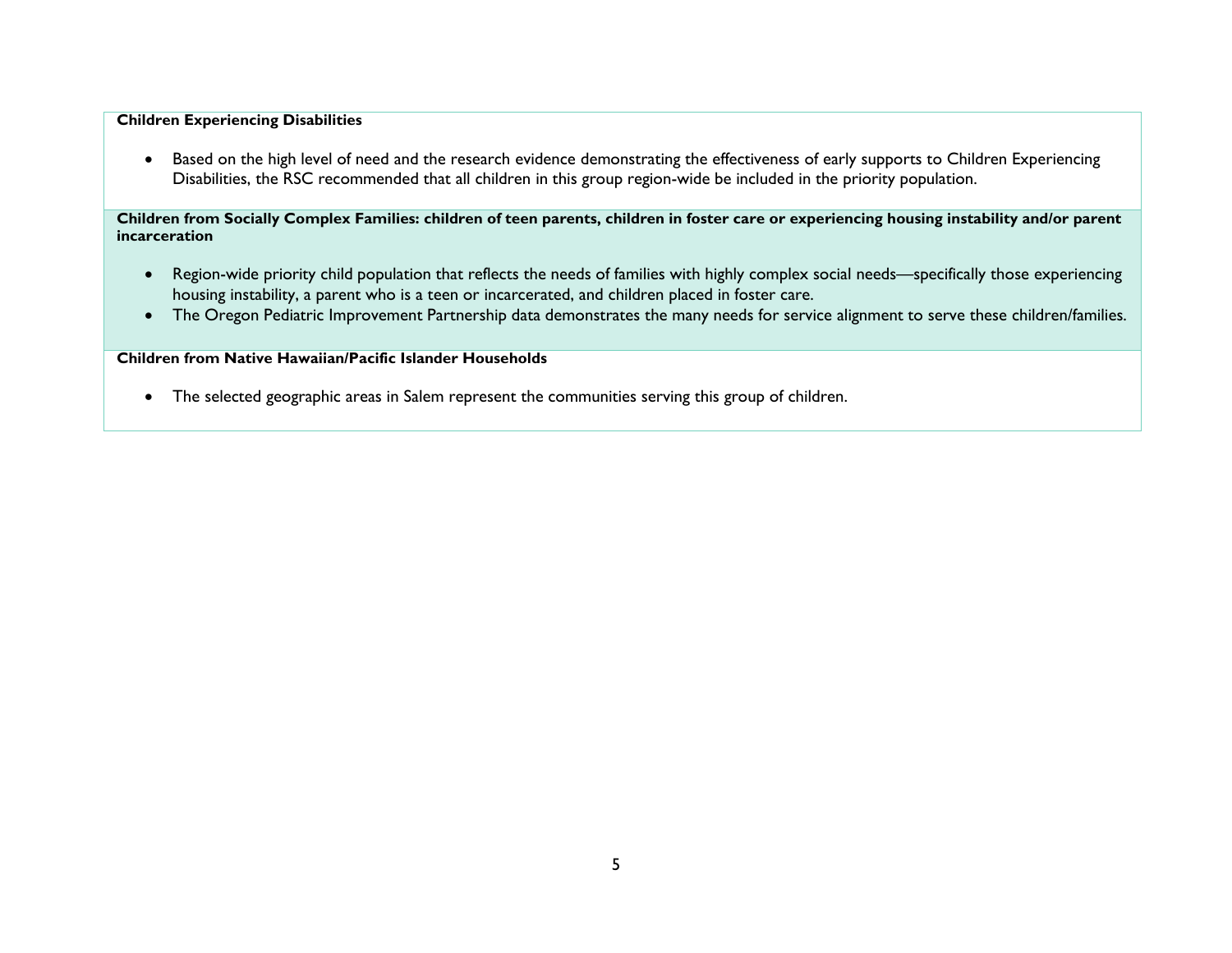| <b>Potential Priority</b>                  | <b>Quantitative Data</b>          | <b>Geographic Areas</b>         | <b>Family Engagement Efforts</b>       | <b>Findings from Family</b>                                             |
|--------------------------------------------|-----------------------------------|---------------------------------|----------------------------------------|-------------------------------------------------------------------------|
| <b>Populations</b>                         | <b>Analysis</b>                   |                                 |                                        | <b>Engagement</b>                                                       |
|                                            | <b>Number of Eligible</b>         | <b>Current ECE Need</b>         | Fifteen focus groups were hosted       | • Focus Group Findings:                                                 |
| <b>Children from</b>                       | <b>Children Ages 0-5 in</b>       | <b>Estimate by Zip Code:</b>    | by MPELH:                              |                                                                         |
| <b>Economically</b>                        | Group                             | 97026<br>325                    | - 7 in Salem including                 | • Need for additional preschool                                         |
|                                            |                                   | 97301<br>2,800                  | Hispanic/Latinos, children             | and childcare (0-5) that is                                             |
| Disadvantaged Areas, at                    | <b>Total: 15,170</b>              | 97071<br>2,000                  | experiencing disabilities, housing     | affordable                                                              |
| or below 185% of the                       |                                   | 97305<br>1,870                  | insecurity                             | • Income eligibility cutoffs with                                       |
| FPL*, with the greatest                    | <b>Preschool</b>                  | 97383<br>320                    | - 3 in Woodburn including 2 in         | small minimum wage increases or                                         |
|                                            | Estimated Total # of Children     | 97303<br>2,525                  | Spanish                                | overtime.                                                               |
| proportion of KA scores                    | All Zip Codes = $6,068$           | 97317<br>780<br>97002           | - I in Independence in Spanish         | • Transportation, both reliable                                         |
| in the state-defined                       | Infant/Toddler                    | 340<br>97304<br>925             | - 2 in Dallas                          | transportation and the fear of                                          |
| "developing" range                         | Estimated Total # of Children     | 97306<br>850                    | - I each in Stayton and Grand<br>Ronde | putting child on long bus rides,                                        |
|                                            | All $Zip Codes = 9,102$           | 97361<br>405                    |                                        | are barriers to programs.                                               |
|                                            |                                   | 210<br>97351                    | Spanish language groups were           | • Families shared that they have a                                      |
| <b>High Priority Geographic</b>            | Source - 2018 KA Lookback         |                                 | facilitated by the Salem Keizer        | hard time finding care or knowing                                       |
| <b>Areas Identified</b>                    | (numbers of new/incoming          | Estimated Total # of            | Coalition for Equality who also        | where to look for care and                                              |
|                                            | kindergarteners are multiplied by | <b>Preschool Children in</b>    | helped recruit participants.           | suggested that there be a                                               |
| 97026<br>Gervais <sup>1</sup>              | 5 to estimate the total number    | High-Priority Areas:            | Dinner, child care and a \$20 gift     | clearinghouse to help locate                                            |
| 97301<br>Salem - Central Area <sup>1</sup> | of children 0-5 in each area.)    | 5,340                           | card were offered to each family       | and know what programs (both                                            |
| Woodburn <sup>2</sup><br>97071             |                                   | Estimated Total # of            | that attended a meeting.               | infant-toddler and preschool-                                           |
| 97305<br>Salem - Northeast <sup>2</sup>    | Children from Economically        | Children 0-2 in High-           |                                        | aged) are available.                                                    |
| 97383<br>Stayton <sup>2</sup>              | Disadvantaged Areas with          | <b>Priority Areas:</b><br>8,075 | Online family survey responses: -      | • Families shared that waiting                                          |
| 97303<br>Keizer <sup>3</sup>               | overall lower kindergarten        |                                 | 463 in English                         | lists are long, and they are                                            |
| 97317<br>Salem - Southeast <sup>3</sup>    | assessment (KA) scores were       | The high priority needs         | 97 in Spanish                          | unable to access high quality                                           |
| 97002<br>N. Marion <sup>4</sup> (Aurora,   | selected as a high need           | by geographic area are          | 3 in Russian.                          | programs even when they qualify.                                        |
| Hubbard and Donald)                        | priority group because of the     | estimated by identifying        |                                        |                                                                         |
| 97304<br>Salem - West <sup>4</sup>         | trends recorded for this          | the difference between          | The survey incentive offer was         | • Parents were able to select up to<br>five factors or preferences they |
| 97306<br>Salem $-$ South <sup>5</sup>      | population in all six years that  | the children from               | de-linked from the survey to help      | consider when looking for child                                         |
| 97361<br>Monmouth <sup>6</sup>             | the assessment has been           | economically                    | assure families privacy.               | care and preschool opportunities.                                       |
| 97351<br>Independence <sup>7</sup>         | conducted.                        | disadvantaged areas and         |                                        | For this priority population,                                           |
|                                            |                                   | the number of children          |                                        | families selected factors                                               |
| The superscript number indicates           | *As reflected in the Free and     | currently served by Head        |                                        | pertaining to a Sense of                                                |
| the order prioritized by the               | Reduced Lunch eligibility as      | Start, OPK, and                 |                                        | <b>Security, Learning</b>                                               |
| Regional Stewardship Committee             | reflected in the kindergarten     | Preschool Promise (PSP)         |                                        | Opportunities, followed up by                                           |
| in an exercise with community              | assessment annual data.           | programs.                       |                                        | Program Quality as their top                                            |
|                                            |                                   |                                 |                                        |                                                                         |

## **Priority Population Decision Grid**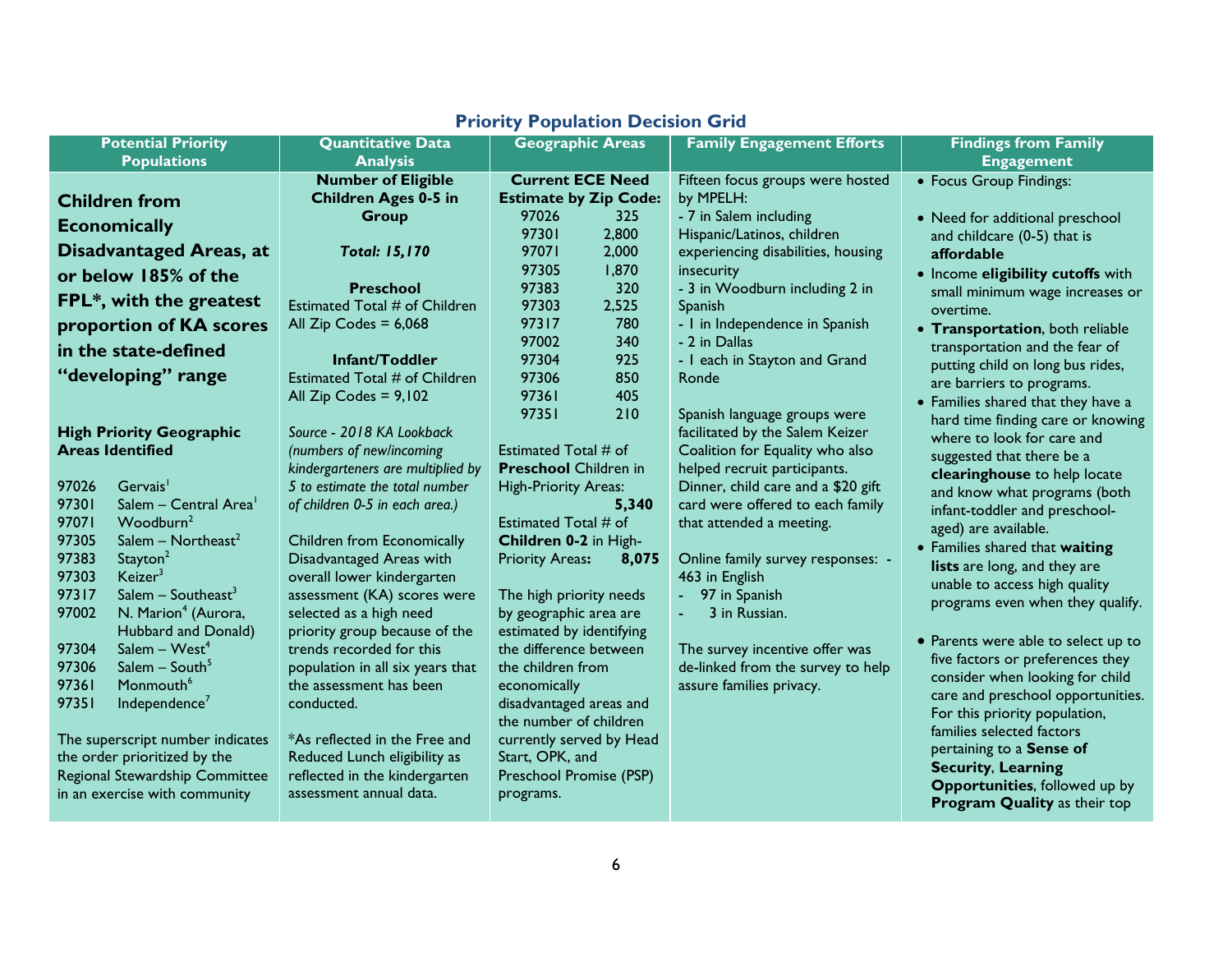| names removed; there were<br>several ties, as reflected by the<br>numbers listed.<br>*OPK = Oregon Pre-<br>Kindergarten<br><b>PSP = Preschool Promise</b> | <b>Current # of Children</b><br><b>Served by Head Start,</b><br>OPK, or PSP*<br>Preschool: 2,119<br>(% represents the proportion<br>of children needing program<br>that are presently served)<br>N. Marion<br>(26%)<br>36<br>(28%)<br>37<br><b>Gervais</b><br>(69%)<br>Woodburn<br>550 | Estimated percentages of<br>need are determined by<br>dividing the number of<br>children being served by<br>the total number of<br>children in that priority<br>zip code (those in need +<br>those being served). For<br>example, in North<br>Marion, 36 children are<br>being served out of 136<br>$(100$ in need + 36), | three factors. The Regional<br>Mixed Delivery Profile Matrix<br>offers more details on these<br>categories.<br>• Respondents want to place their<br>children in high-quality, safe<br>learning environments with<br>experienced staff.<br>• Shortage of infant care, the high<br>cost, and the lack of paid parental<br>leave makes such quality<br>placements extremely<br>challenging. One parent wrote,<br>"There should be more supports for<br>parents with small children. Many<br>daycares do not accept infants, and<br>many parents don't have the option |
|-----------------------------------------------------------------------------------------------------------------------------------------------------------|----------------------------------------------------------------------------------------------------------------------------------------------------------------------------------------------------------------------------------------------------------------------------------------|---------------------------------------------------------------------------------------------------------------------------------------------------------------------------------------------------------------------------------------------------------------------------------------------------------------------------|--------------------------------------------------------------------------------------------------------------------------------------------------------------------------------------------------------------------------------------------------------------------------------------------------------------------------------------------------------------------------------------------------------------------------------------------------------------------------------------------------------------------------------------------------------------------|
|                                                                                                                                                           | Salem/Keizer<br>$(32%)$ 1,238<br>Ind./Monmouth (87%)*                                                                                                                                                                                                                                  | yielding 26%.                                                                                                                                                                                                                                                                                                             | to take long maternity leave. More<br>assistance with this would help."                                                                                                                                                                                                                                                                                                                                                                                                                                                                                            |
|                                                                                                                                                           | 213<br>45<br>(29%)<br>Stayton<br><b>Current # of Infants/</b>                                                                                                                                                                                                                          |                                                                                                                                                                                                                                                                                                                           | • Higher income thresholds, sliding<br>scale fees, or other means to<br>offset the high cost of care are<br>greatly desired.                                                                                                                                                                                                                                                                                                                                                                                                                                       |
|                                                                                                                                                           | <b>Toddlers Served:</b><br><b>371</b>                                                                                                                                                                                                                                                  | Note: Data is not available<br>for the Employment<br><b>Related Day Care (ERDC)</b>                                                                                                                                                                                                                                       | • Families are unaware of the<br>systems that currently exist and                                                                                                                                                                                                                                                                                                                                                                                                                                                                                                  |
|                                                                                                                                                           | Sources - Survey of area Pre-K<br>programs and quarterly reports<br>from Preschool Promise<br>providers.                                                                                                                                                                               | Program that assists many<br>low income families with<br>the cost of child care.                                                                                                                                                                                                                                          | they stressed a desire for a<br>universal referral system that can<br>provide accurate, up-to-date<br>information about the options<br>available, including prices and                                                                                                                                                                                                                                                                                                                                                                                             |
|                                                                                                                                                           | * Numbers are approximate due<br>to several programs serving                                                                                                                                                                                                                           |                                                                                                                                                                                                                                                                                                                           | eligibility requirements. One<br>parent commented that they<br>"wish there was a website describing                                                                                                                                                                                                                                                                                                                                                                                                                                                                |
|                                                                                                                                                           | families throughout the region,<br>rather than a single community.<br><b>Discussion of quantitative</b>                                                                                                                                                                                |                                                                                                                                                                                                                                                                                                                           | all the preschools in the area. I<br>wasn't even sure where to begin to                                                                                                                                                                                                                                                                                                                                                                                                                                                                                            |
|                                                                                                                                                           | disparity in access:                                                                                                                                                                                                                                                                   | <b>High Priority</b>                                                                                                                                                                                                                                                                                                      | look. Prices and descriptions,<br>location, class size would be great."                                                                                                                                                                                                                                                                                                                                                                                                                                                                                            |
|                                                                                                                                                           | <b>Preschool Unmet Need:</b>                                                                                                                                                                                                                                                           | <b>Preschool Area</b><br><b>Unmet Need: 3,221</b>                                                                                                                                                                                                                                                                         | • Families also emphasized the                                                                                                                                                                                                                                                                                                                                                                                                                                                                                                                                     |
|                                                                                                                                                           |                                                                                                                                                                                                                                                                                        |                                                                                                                                                                                                                                                                                                                           |                                                                                                                                                                                                                                                                                                                                                                                                                                                                                                                                                                    |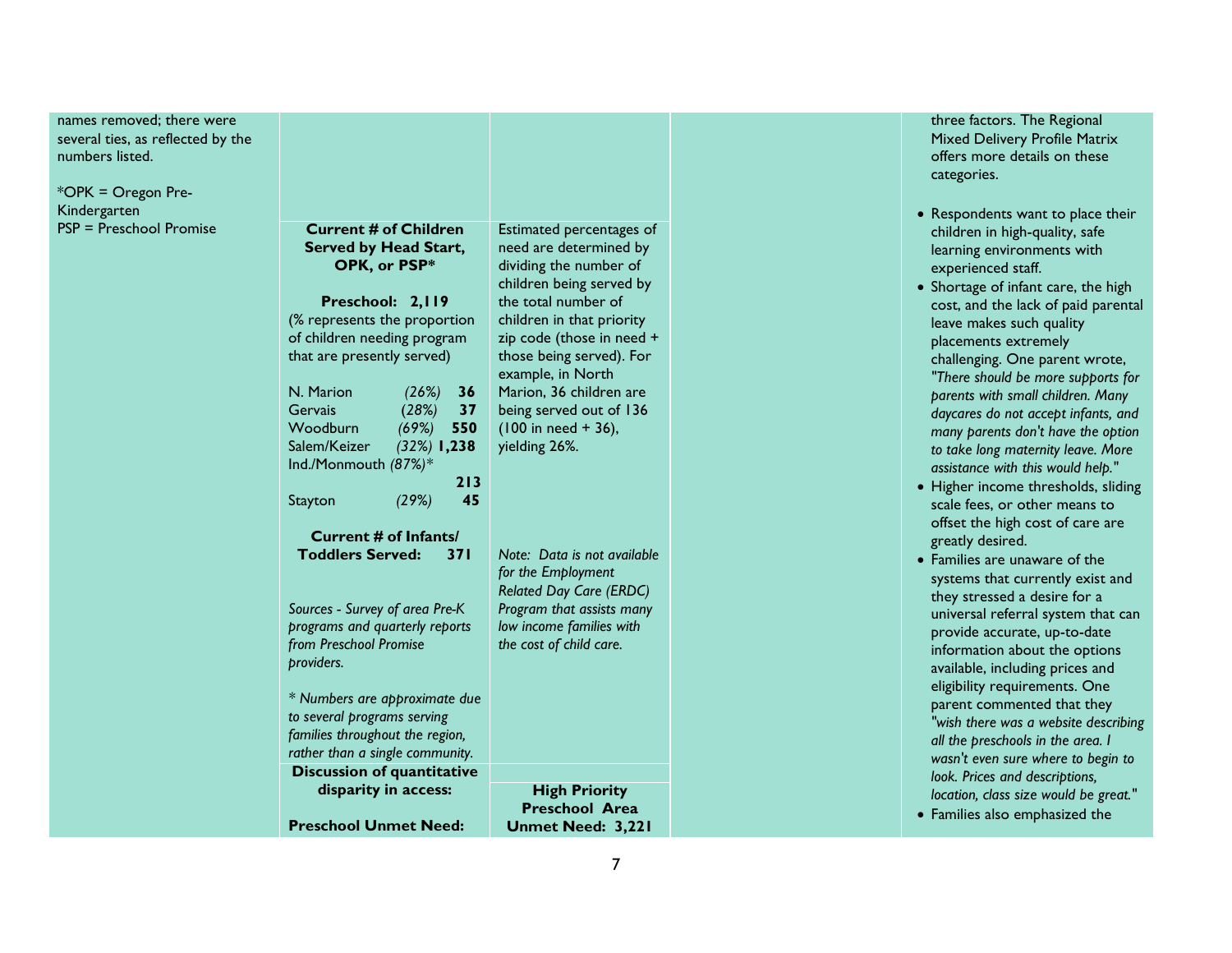|                                                                  | 5,340<br><b>Infant/Toddler Unmet</b><br>Need: 8,075<br>The high priority geographic<br>areas needs are estimated by<br>identifying the difference<br>between the area's<br>economically disadvantaged<br>population and the number of<br>children currently served by<br>Head Start, OPK and PSP<br>programs. The numbers are<br>estimates due to several of<br>the programs serving as<br>regional resources rather than<br>a single community.<br>The RSC does not<br>recommend removing<br>capacity from existing<br>programs. | Unmet Need = $40\%$<br>100<br>N. Marion<br>93<br>Gervais<br><b>Woodburn</b><br>250<br>Salem/Keizer<br>2,662<br>Ind./Monmouth<br>33<br>109<br>Stayton<br>Not in priority order<br><b>High Priority Area</b><br><b>Infant/Toddler Unmet</b><br>Need: 7,704<br>Unmet Need = $95\%$ |                                                                                                                                                           | need for better communication<br>from programs, both in terms of<br>follow-up on<br>inquiries/applications but also in<br>terms of informing parents on<br>the content being taught so that<br>families can be more involved in<br>preparing their children for the<br>next step in their education.<br>• Working families struggle to be<br>able to afford cost of care. In the<br>words of one parent, "I think to<br>make it easier for families to find<br>early education for their kids, is for<br>the schools to have exceptions for<br>families that are a little over the<br>income to qualify in order to get<br>their kids an early Head Start<br>education at school to prepare them<br>for when kinder starts." |
|------------------------------------------------------------------|-----------------------------------------------------------------------------------------------------------------------------------------------------------------------------------------------------------------------------------------------------------------------------------------------------------------------------------------------------------------------------------------------------------------------------------------------------------------------------------------------------------------------------------|---------------------------------------------------------------------------------------------------------------------------------------------------------------------------------------------------------------------------------------------------------------------------------|-----------------------------------------------------------------------------------------------------------------------------------------------------------|------------------------------------------------------------------------------------------------------------------------------------------------------------------------------------------------------------------------------------------------------------------------------------------------------------------------------------------------------------------------------------------------------------------------------------------------------------------------------------------------------------------------------------------------------------------------------------------------------------------------------------------------------------------------------------------------------------------------------|
| <b>Children from</b><br>Hispanic/Latino<br>households (including | <b>Number of Eligible</b><br><b>Children Ages 0-5 in</b><br>Group Total: 8,620<br>Preschool<br>Estimated Total # of Children<br>All Zip Codes = $3,818$ ,                                                                                                                                                                                                                                                                                                                                                                         | <b>Current ECE Need</b><br><b>Estimate by Zip Code:</b><br>97002<br>325<br>235<br>97026<br>97071<br>1,670<br>97301<br>1,650<br>97303<br>1,505                                                                                                                                   | Fifteen focus groups were hosted<br>by MPELH:<br>- 7 in Salem including<br>Hispanic/Latinos, children<br>experiencing disabilities, housing<br>insecurity | • Focus group and online survey<br>information state that families<br>desire a program that will<br>embrace their cultural and<br>language diversity. It is important<br>for this population that the                                                                                                                                                                                                                                                                                                                                                                                                                                                                                                                        |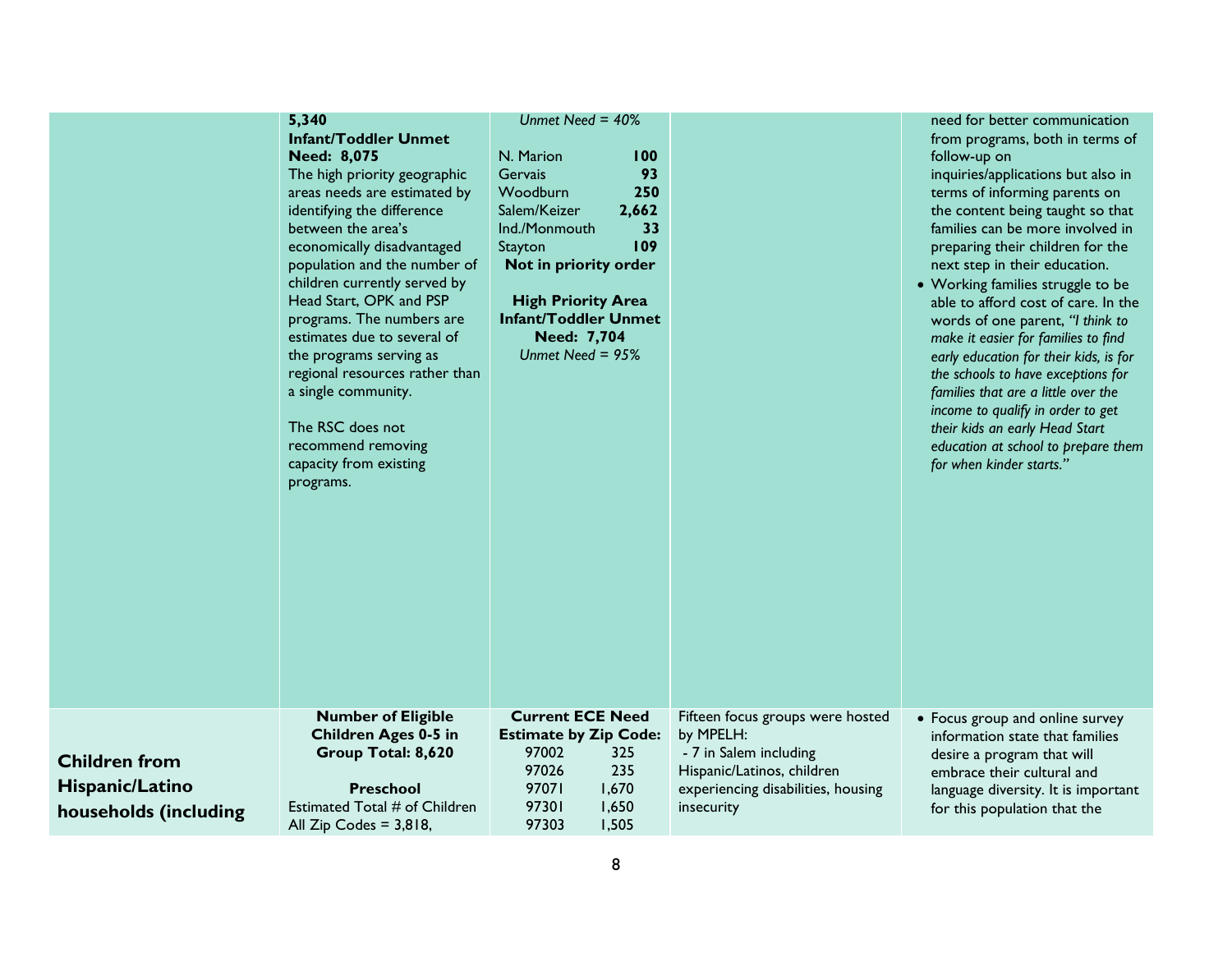| children of migrants)                    | including 314 Migrant Ed.<br>children                                       | 97304<br>590<br>97305<br>1,315                    | - 3 in Woodburn including 2 in<br>Spanish                       | childcare and preschools serving<br>their children offer healthy meals |
|------------------------------------------|-----------------------------------------------------------------------------|---------------------------------------------------|-----------------------------------------------------------------|------------------------------------------------------------------------|
|                                          |                                                                             | 97306<br>425                                      | - I in Independence in Spanish                                  | or snacks as a part of their                                           |
|                                          |                                                                             | 97317<br>410                                      | - 2 in Dallas                                                   | programming. Many families                                             |
| <b>High Priority Geographic</b>          | Infant/Toddler                                                              | 97351<br>130                                      | - I each in Stayton and Grand                                   | described that, due to the                                             |
| <b>Areas Identified</b>                  | Estimated Total # of Children                                               | 97361<br>260                                      | Ronde                                                           | increase in minimum wage and/or                                        |
|                                          | All $Zip Codes = 5,727$                                                     | 105<br>97383                                      |                                                                 | overtime, their income is slightly                                     |
| (not in priority order)                  |                                                                             |                                                   | Spanish language groups were                                    | above program eligibility. Families                                    |
|                                          |                                                                             | Estimated Total # of                              | facilitated by the Salem Keizer                                 | reported needing a program that                                        |
| 97002<br>N. Marion (Aurora,              | Sources - 2018 KA Lookback;<br><b>WESD Migrant Education Data</b>           | preschool age children<br>in High-Priority Areas: | Coalition for Equality who also<br>helped recruit participants. | aligned with work hours or<br>extended hour care.                      |
| Hubbard and Donald)                      |                                                                             | 3,278                                             | Dinner, child care and a \$20 gift                              | Transportation, both reliable                                          |
| 97026<br>Gervais                         |                                                                             | (including Migrant                                | card were offered to each family                                | transportation and the fear of                                         |
| 97071<br>Woodburn                        |                                                                             | children)                                         | that attended a meeting.                                        | putting child on long bus rides                                        |
| 97301<br>Salem - Central Area            |                                                                             |                                                   |                                                                 | were listed as barriers to                                             |
| 97303<br>Keizer<br>97304<br>Salem - West |                                                                             | Estimated Total $#$ of                            | Online family survey responses: -                               | accessing programs. Families                                           |
| 97305<br>Salem - Northeast               |                                                                             | Children 0-2 in High-                             | 207 indicated Hispanic/Latino                                   | shared that they are not aware of                                      |
| 97306<br>Salem - South                   |                                                                             | Priority Areas: 5,342                             | heritage                                                        | how to locate programs and a                                           |
| 97317<br>Salem - Southeast               | <b>Current # of Children</b>                                                | Estimated percentages of                          | - 39 indicated migrant                                          | fear of offering personal                                              |
| 97351<br>Independence                    | Served by Head Start,                                                       | need are determined by                            | agricultural employment                                         | information due to legal status.                                       |
| 97361<br>Monmouth                        | OPK, or PSP: 1,528                                                          | dividing the number of                            |                                                                 |                                                                        |
| 97383<br>Stayton                         |                                                                             | children being served by                          | The survey incentive offer was                                  | • Parents were able to select up to                                    |
|                                          | <b>Priority Areas # Served</b>                                              | the total number of                               | de-linked from the survey to help                               | five factors or preferences they                                       |
|                                          |                                                                             | children in that priority                         | assure families privacy.                                        | consider when looking for child                                        |
|                                          | (% represents the proportion                                                | zip code (those in need +                         |                                                                 | care and preschool opportunities.                                      |
|                                          | of children needing program                                                 | those being served).                              |                                                                 | For this priority population,                                          |
|                                          | that are presently served)                                                  |                                                   |                                                                 | families selected factors                                              |
|                                          |                                                                             | The high priority                                 |                                                                 | pertaining to a Sense of                                               |
|                                          |                                                                             | geographic area needs                             |                                                                 | <b>Security, Learning</b>                                              |
|                                          | N. Marion<br>(11%)<br>32                                                    | are estimated by                                  |                                                                 | Opportunities, followed up by                                          |
|                                          | (18%)<br>Gervais<br>$\overline{\phantom{0}}$ 17<br>$(56\%)$ 373<br>Woodburn | identifying the difference<br>between each area's |                                                                 | Equity and Inclusion as their                                          |
|                                          | $(31%)$ 725<br>Salem/Keizer                                                 | children from                                     |                                                                 | top three factors. The Regional<br>Mixed Delivery Profile Matrix       |
|                                          | $(108%)$ 168<br>Ind./Monmouth                                               | Hispanic/Latino                                   |                                                                 | offers more details on these                                           |
|                                          | (55%)<br>Stayton<br>23                                                      | households and the                                |                                                                 | categories. Families went on to                                        |
|                                          |                                                                             | number of children                                |                                                                 | share that having more programs                                        |
|                                          | Priority Areas' Reach<br>1,338                                              | currently served by Head                          |                                                                 | available to working families in                                       |
|                                          | $(41\%)$                                                                    | Start, OPK and Preschool                          |                                                                 | terms of cost and hours or                                             |
|                                          |                                                                             | Promise programs.                                 |                                                                 | duration are needed. Programs                                          |
|                                          | Current # of Infants/                                                       |                                                   |                                                                 |                                                                        |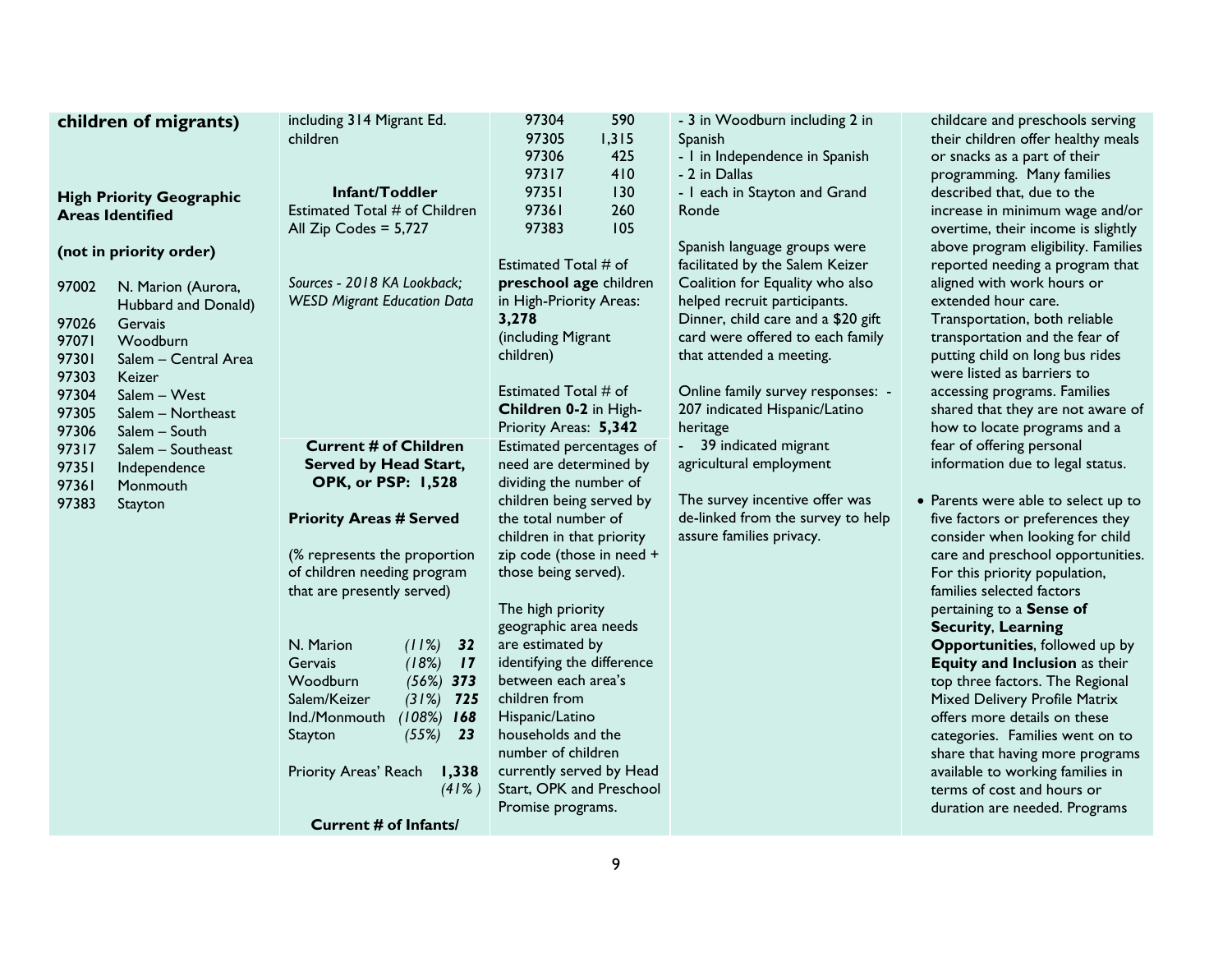#### **Toddlers Served: 319**

*Sources - Survey of area Pre-K programs and Preschool Promise providers' quarterly report summaries. The reports/surveys included key demographic information about the current children attending each program.* **Discussion of quantitative disparity in service**

#### **Preschool Unmet Need: 2,290 Infants/Toddlers Unmet Need: 5,023** The numbers are approximates due to several of the programs serving as regional resources rather than just a single community.

The RSC does not recommend removing capacity from existing programs.

#### **Current Need in Priority Areas Preschool: 2,122** N. Marion 98 Gervais 77

Woodburn 295 Salem/Keizer 1.633 Independence/ Monmouth 0 Stayton 19

#### **Infant/Toddler**

Priority Areas Across Region 5,023

that honor the language and culture are not always available, particularly in more rural areas. Families frequently requested a centralized point of contact, like a website, for available services and programs.

• This parent summarizes the statements of many of the parents surveyed: *"More programs such as Head Start should be opened and offer classes of longer duration. All schools should have full-time preschool classes. Parenting classes should be offered for those that can't access the high cost of childcare. Childcare should be lower cost, but offer high quality care. More financial help should be offered for all parents from a state fund that can cover a part of the bill for childcare and is available for everyone and doesn't depend on race, color or migrant status."*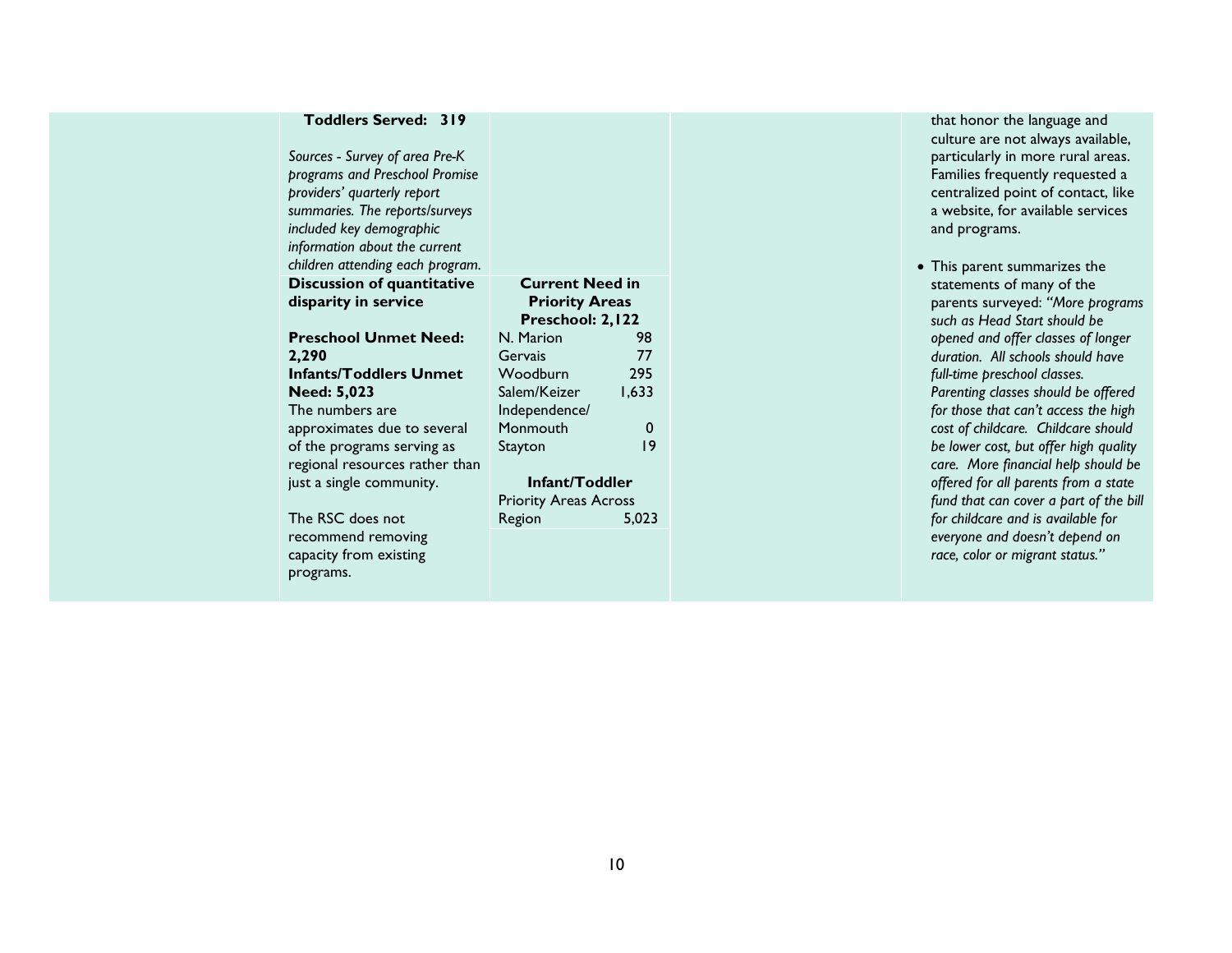|                                 | <b>Number of Eligible</b>       | <b>Estimated # of</b>          | Fifteen focus groups were hosted   | • Information from our focus groups  |
|---------------------------------|---------------------------------|--------------------------------|------------------------------------|--------------------------------------|
| <b>Children from Bilingual</b>  | <b>Children Ages 0-5 in</b>     | <b>Children</b>                | by MPELH:                          | and online survey state that         |
|                                 | <b>Group</b>                    | <b>Ages 0-5 in Subgroup</b>    | - 7 in Salem including             | families desire programs that will   |
| <b>Households</b>               |                                 | 97002<br>210                   | Hispanic/Latinos, children         | embrace their cultural and           |
|                                 | <b>Total: 5,725</b>             | 97026<br>205                   | experiencing disabilities, housing | language diversity. Having           |
| (Limited English                |                                 | 97071<br>1,240                 | insecurity                         | additional languages and dialects is |
| <b>Proficient)</b>              | <b>Preschool</b>                | 97301<br>1,050                 | - 3 in Woodburn including 2 in     | needed. Healthy meals and snacks     |
|                                 | All Zip Codes Total: 2,290      | 97303<br>805                   | Spanish                            | are a high priority for bilingual    |
|                                 |                                 | 320<br>97304                   | - I in Independence in Spanish     | families. Many families described    |
|                                 | Infant/Toddler                  | 97305<br>875                   | - 2 in Dallas                      | that, due to the increase in         |
| <b>High Priority Geographic</b> | All Zip Codes Total: 3,435      | 97306<br>170                   | - I each in Stayton and Grand      | minimum wage and/or overtime,        |
| <b>Areas</b>                    |                                 | 97317<br>230                   | Ronde                              | their income is slightly above       |
| (Not in Priority Order)         | Source - 2018 KA Lookback       | 97351<br>55                    |                                    | program eligibility. Families        |
|                                 |                                 | 97361<br>155                   |                                    | reported needing a program that      |
| 97002<br>N. Marion (Aurora,     |                                 | 65<br>97383                    | Online family survey responses: -  | aligned with work hours and          |
| Hubbard and Donald)             |                                 | <b>Preschool High Priority</b> | 45 respondents indicated their     | longer hours to support working      |
| 97026<br>Gervais                |                                 | Area Total: 2,084              | children are English Language      | families.                            |
| 97071<br>Woodburn               |                                 | Infant/Toddler High            | Learners                           |                                      |
| 97301<br>Salem - Central Area   |                                 | Priority Total: 3,296          | -Languages spoken at home, aside   | • Families are challenging to        |
| 97303<br>Keizer                 | <b>Current # of Children</b>    | The high priority              | from English, are: American Sign   | navigate, and suggests a centralized |
| 97304<br>Salem - West           | Served by Head Start,           | geographic areas needs         | Language, Arabic, Chinese,         | clearing house of information on     |
| 97305<br>Salem - Northeast      | <b>OPK, or PSP: 1,208</b>       | are estimated by               | Chinuk, Chuukese, Estonian,        | programs and what they offer.        |
| 97306<br>Salem - South          |                                 | identifying the difference     | Kapampangan, Marshallese,          | Families shared that they are not    |
| 97317<br>Salem - Southeast      | (% represents the proportion    | between the area's             | Mixteco, Palauan, Portuguese,      | aware of how to locate programs      |
| 97351<br>Independence           | of children needing program     | emerging bilingual             | Russian, Somali, Spanish and       | and a fear of offering personal      |
| 97361<br>Monmouth               | that are presently served)      | children population and        | <b>Tagalog</b>                     | information due to legal status.     |
| 97383<br>Stayton                |                                 | the number of this group       |                                    | Families shared the desire to have   |
|                                 | N. Marion<br>$(30\%)$ 25        | of children currently          | The survey incentive offer was     | more summer programs or parent       |
|                                 | (72%)<br>59<br>Gervais          | served by Head Start,          | de-linked from the survey to help  | education classes, such as Ready     |
|                                 | Woodburn<br>$(64%)$ 318         | OPK and PSP programs.          | assure families privacy.           | for Kindergarten, for parents to     |
|                                 | (35%)<br>Salem/Keizer<br>484    |                                |                                    | learn about how to help their        |
|                                 | (148%)<br>Ind./Monmouth<br>125  | The numbers are                |                                    | child.                               |
|                                 | (58%)<br>15<br>Stayton          | approximates due to            | Staff also met with                |                                      |
|                                 |                                 | several of the programs        | representatives of a local         | • Parents were able to select up to  |
|                                 | <b>Current # of Infants/</b>    | serving as regional            | advocacy group for the Native      | five factors or preferences they     |
|                                 | 229<br><b>Toddlers Served:</b>  | resources rather than          | Hawaiian/Pacific Islander          | consider when looking for child      |
|                                 | Sources - Survey of area Head   | just a single community.       | community to understand the        | care and preschool opportunities.    |
|                                 | Start and OPK programs and      |                                | values and needs of the local      | For this priority population,        |
|                                 | PSP providers' quarterly report |                                | population.                        | families selected factors pertaining |
|                                 | summaries. The reports/surveys  |                                |                                    |                                      |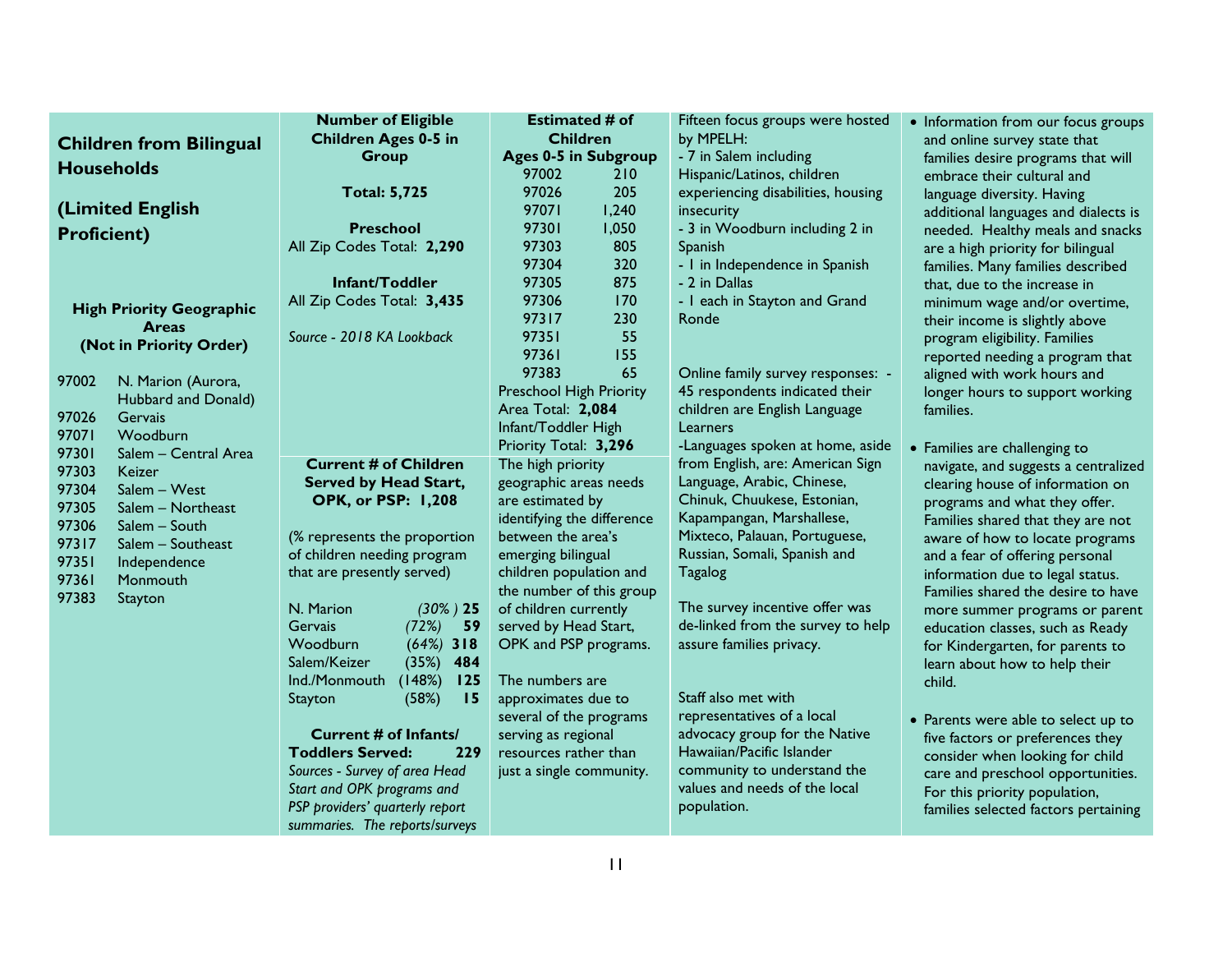| included key demographic          |                              |  |
|-----------------------------------|------------------------------|--|
| information about the current     |                              |  |
| children attending each program.  |                              |  |
| <b>Discussion of quantitative</b> | <b>Priority Geographic</b>   |  |
| disparity in service              | <b>Area Current Need:</b>    |  |
|                                   |                              |  |
| <b>Preschool Unmet Need:</b>      | <b>Preschool</b>             |  |
| 1,082 Children                    | 59<br>N. Marion              |  |
|                                   | 23<br>Gervais                |  |
| <b>Infant/Toddler Unmet</b>       | 178<br>Woodburn              |  |
| Need: 3,435 Children              | 855<br>Salem/Keizer          |  |
|                                   | Independence/                |  |
| The RSC does not                  | Monmouth<br>$\pmb{0}$        |  |
| recommend removing                | $\overline{1}$<br>Stayton    |  |
| capacity from existing            |                              |  |
| programs.                         | Infant/Toddler               |  |
|                                   | <b>Priority Areas Across</b> |  |
|                                   | Region<br>3,296              |  |
|                                   |                              |  |
|                                   |                              |  |
|                                   |                              |  |
|                                   |                              |  |
|                                   |                              |  |
|                                   |                              |  |
|                                   |                              |  |
|                                   |                              |  |
|                                   |                              |  |
|                                   |                              |  |
|                                   |                              |  |
|                                   |                              |  |
|                                   |                              |  |
|                                   |                              |  |
|                                   |                              |  |
|                                   |                              |  |
|                                   |                              |  |
|                                   |                              |  |
|                                   |                              |  |
|                                   |                              |  |
|                                   |                              |  |
|                                   |                              |  |

**Sense of Security, Learning Opportunities**, ved up by **Equity and Inclusion** as their top three rs. The Regional Mixed ery Profile Matrix offers details on these categories. parent wrote that they want a *"Licensed Facility – so I know it is safe and all incidents are reported and investigated."*

- ging bilingual families want programs that are affordable ave longer hours of care. ams that are open to ing families and have the  $\sigma$  to serve families just over come threshold/guidelines or financial support is very much ed in the community. Families s priority population also nized the need for essional development and ort of childcare and preschool
- her parent explained her ations with the childcare and hool system like this: *"Because of one dollar or because of the type of work, a child doesn't qualify. I believe they should think more about the diversity of employees, schedules and, depending on the income, families should be able to "co -pay". One way or*   $er$  everyone should be eligible *for good quality and trustworthy programs. You shouldn't have to*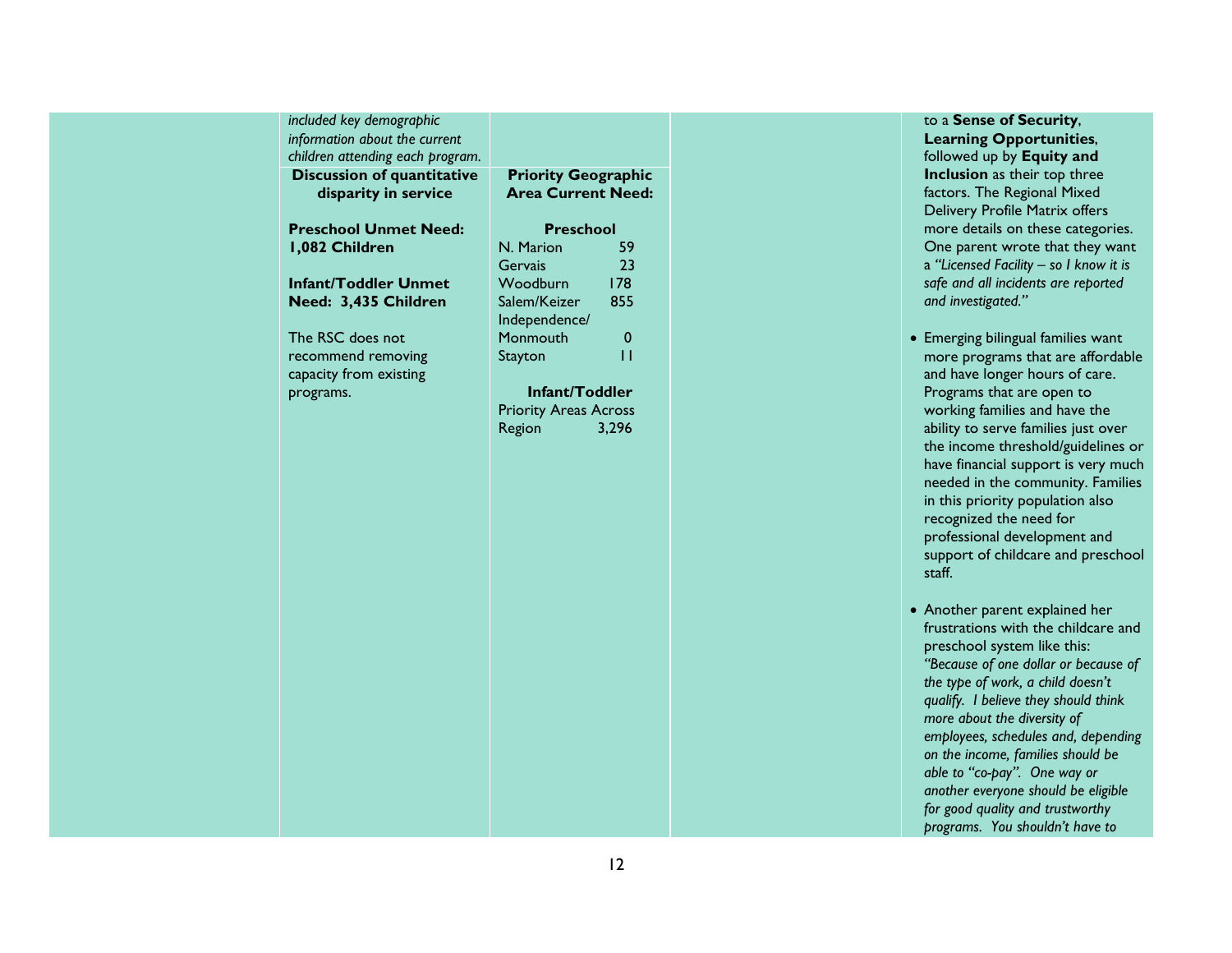|                                                     |                                                                                                                                                                                                                                                                            |                                                                                                                                                                                  |                                                                                                                                                                                            | leave one of your kids with someone<br>just because your kids don't qualify<br>because of one of the above<br>mentioned reasons."                                                                                                                     |
|-----------------------------------------------------|----------------------------------------------------------------------------------------------------------------------------------------------------------------------------------------------------------------------------------------------------------------------------|----------------------------------------------------------------------------------------------------------------------------------------------------------------------------------|--------------------------------------------------------------------------------------------------------------------------------------------------------------------------------------------|-------------------------------------------------------------------------------------------------------------------------------------------------------------------------------------------------------------------------------------------------------|
| <b>Children Experiencing</b><br><b>Disabilities</b> | <b>Number of Eligible</b><br><b>Children Ages 0-5 in</b><br>Group<br><b>Total: 2,325</b>                                                                                                                                                                                   | Establishing accurate<br>estimates of this group of<br>children is difficult because<br>children are identified as<br>having a disability at varied<br>points. Some children are | A focus group was held in<br>partnership with WESD EI/ECSE.<br>At many of the other focus<br>groups (both English and<br>Spanish), parents with children<br>experiencing disabilities also | • Families shared a need for<br>additional programs (child care<br>and preschool) that will meet the<br>specific and unique needs of their<br>child experiencing disabilities.<br>Families articulated the need for                                   |
| <b>High Priority Geographic</b><br>Area             | <b>Preschool</b><br>All Zip Codes Total<br>930<br>Infant/Toddler                                                                                                                                                                                                           | identified from birth while<br>others are not identified<br>until their kindergarten<br>year.                                                                                    | shared input on their families'<br>needs; those concerns have also<br>been included in the summary<br>feedback.                                                                            | highly trained staff, high quality<br>instruction, and having resources<br>to support children with special<br>needs. Families do not have                                                                                                            |
| <b>Region</b>                                       | All Zip Codes Total<br>1,395<br>Source - 2018 KA Lookback. For<br>consistency with the other<br>priority groups, MPELH has used<br>the KA Children with Disabilities<br>count as an estimate of the level<br>of need for each of the first five<br>years. The number of KA | The estimated need<br>population was divided with<br>the first 3/5ths in the<br>Infant/Toddler age group<br>and the last 2/5ths in the<br>Preschool age group.                   | An online family survey was<br>shared in Spanish, English and<br>Russian; 77 families (65 English<br>and 12 Spanish) identified having<br>a child with special needs.                      | enough access to programs that<br>align with their work hours. It was<br>recognized that families do not<br>always know where to access<br>information on how programs are<br>equipped to meet the needs of<br>their child experiencing disabilities. |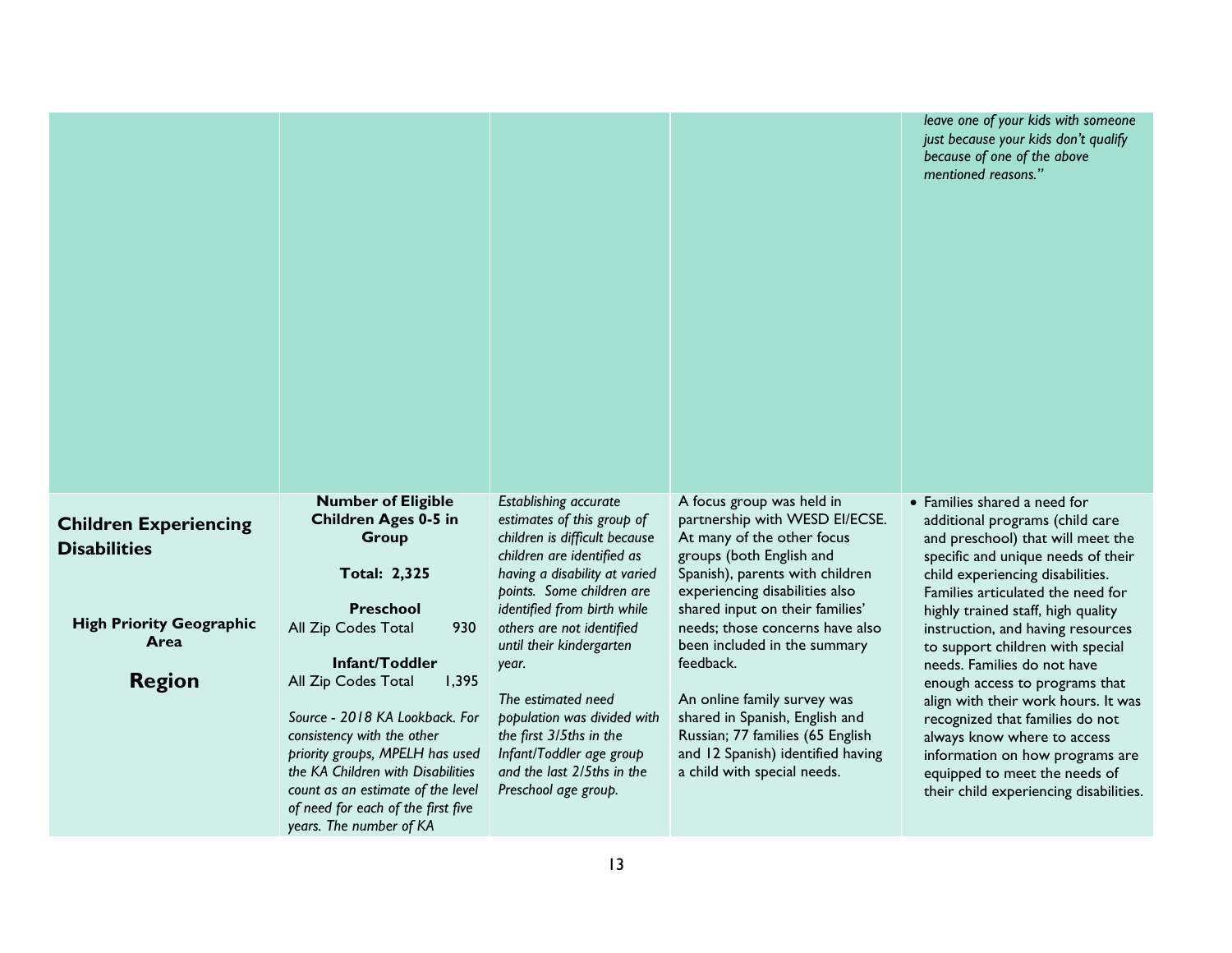| children identified as Children<br>with Disabilities was multiplied<br>by 5 to estimate the total<br>population for children ages 0-5.                                                                                                                           |                                                                                                                                                                                                                                                   |
|------------------------------------------------------------------------------------------------------------------------------------------------------------------------------------------------------------------------------------------------------------------|---------------------------------------------------------------------------------------------------------------------------------------------------------------------------------------------------------------------------------------------------|
| <b>Current # of Children</b><br><b>Served by Head Start,</b><br>OPK, or PSP: 509<br>Current # of Infants/<br><b>Toddlers Served: 33</b><br>The pre-k "reach" includes<br>156 children served in pre-k<br>classrooms operated by<br><b>WESD EI/ECSE programs.</b> | Sources - Sources - Survey<br>of area Pre-K programs and<br>Preschool Promise providers<br>quarterly report summaries.<br>The reports/surveys<br>included key demographic<br>information about the<br>current children attending<br>each program. |
| <b>Discussion of quantitative</b><br>disparity in service                                                                                                                                                                                                        | <b>Region-wide</b>                                                                                                                                                                                                                                |
|                                                                                                                                                                                                                                                                  |                                                                                                                                                                                                                                                   |
| <b>Preschool Unmet Need:</b><br>421                                                                                                                                                                                                                              |                                                                                                                                                                                                                                                   |
| <b>Infant/Toddler Unmet</b><br><b>Need: 1,362</b>                                                                                                                                                                                                                |                                                                                                                                                                                                                                                   |
|                                                                                                                                                                                                                                                                  |                                                                                                                                                                                                                                                   |

- Parents were able to select up to five factors or preferences they consider when looking for child care and preschool opportunities. For this priority population, families selected factors pertaining to a **Sense of Security**, **Program Quality**, followed up by **Scheduling** as their top three factors. The Regional Mixed Delivery Profile Matrix offers more details on these categories. It was also acknowledged that staff and professionals need to have additional training and education on working with children experiencing disabilities.
- Families echoed that affordable programs need to be available. *"Create a program for kids to go to preschool without the cost to parent or having them be at poverty level to qualify. There should be more options for families in "middle class" who can't pay \$500 a month for child for a few hours a day. Most middle class can't even provide the right meals for their family…"* This parent specifically called out the connection between program eligibility and income requirements: *"No income based requirement for special need children. Families should have the options to pay for Early Head Start programs. Some families make just above the limit but not enough to afford private child care."*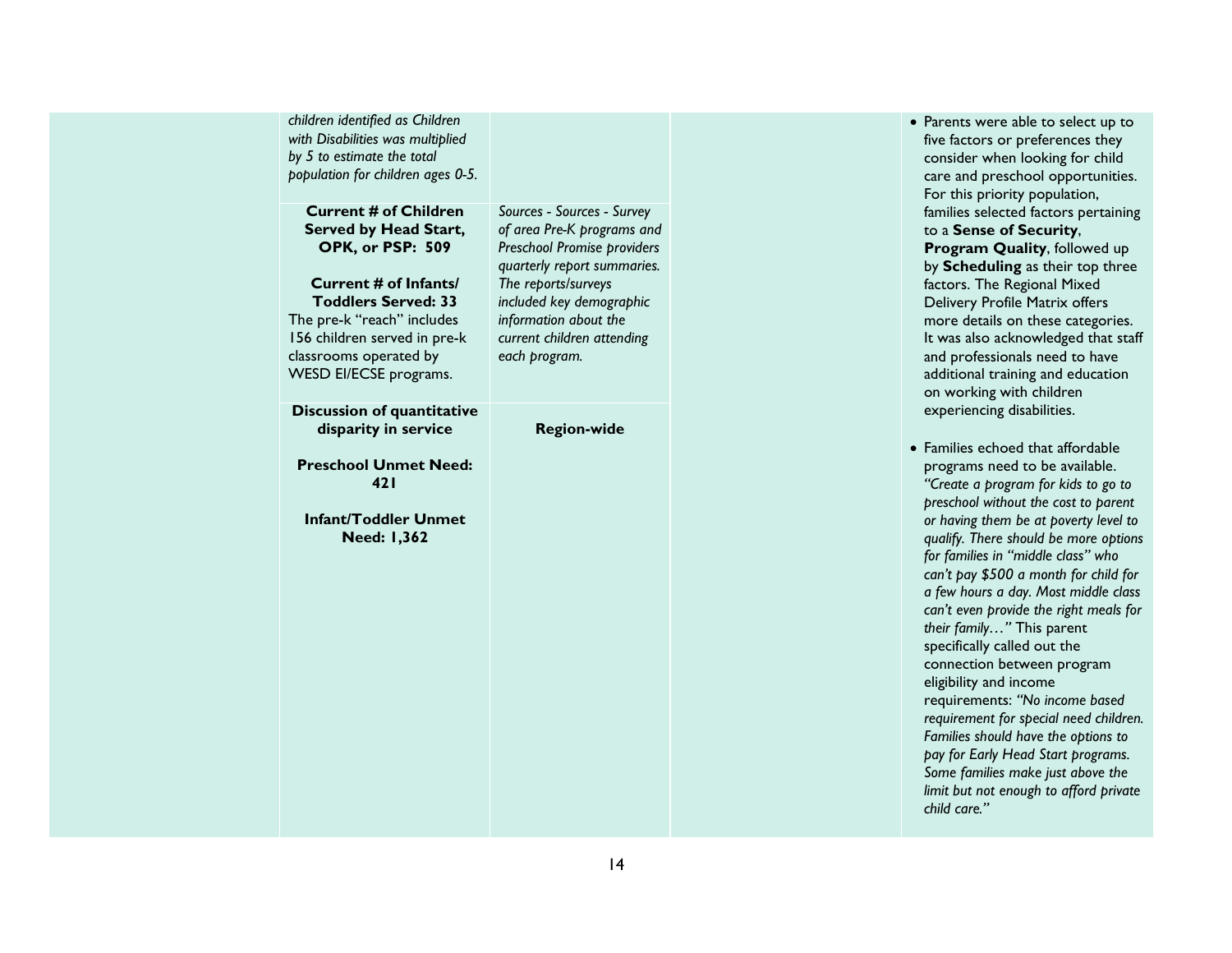|                                 |                                                             |                                                            |                                                                     | • During a specialized Focus Group,<br>parents shared the desire for<br>additional learning opportunities<br>and activities to support language<br>acquisition, socialization and<br>parent education. |
|---------------------------------|-------------------------------------------------------------|------------------------------------------------------------|---------------------------------------------------------------------|--------------------------------------------------------------------------------------------------------------------------------------------------------------------------------------------------------|
|                                 | <b>Number of Eligible</b>                                   | Children experiencing                                      | A focus group was held at                                           | • Families experiencing trauma                                                                                                                                                                         |
| <b>Children from Socially</b>   | <b>Children Ages 0-5 in</b>                                 | housing instability estimates                              | Simonka Place, a homeless                                           | shared that there is a deep lack of                                                                                                                                                                    |
| <b>Complex Families:</b>        | Group                                                       | are based on the number<br>of kindergarten children in     | shelter for families. Bus passes<br>and Gilbert House Children's    | trust in the systems given the<br>frequent changes in staffing and                                                                                                                                     |
| children of teen                | <b>Total: Not Available</b>                                 | the M-V data multiplied by                                 | Museum gift cards were offered                                      | fears of state intervention. There                                                                                                                                                                     |
| parents, children in            | Housing Instability:<br>780                                 | 5. The foster care and                                     | to each family that attended the                                    | is a need for early learning system                                                                                                                                                                    |
| foster care or                  | <b>Foster Care:</b><br>836<br>Parent Incarcerated: 3,143    | families with incarceration<br>are the total identified in | meeting.                                                            | programs and providers to really                                                                                                                                                                       |
| experiencing housing            | Child of Teen Parent:                                       | the OPIP data which                                        | An online family survey was                                         | understand the complex needs of<br>families experiencing mental health                                                                                                                                 |
|                                 | Not Available                                               | includes only children 0-5                                 | widely disseminated across the                                      | challenges and substance abuse                                                                                                                                                                         |
| instability and/or parent       |                                                             | on the Oregon Health Plan.                                 | Hub region in Spanish, English                                      | challenges. Families need to be                                                                                                                                                                        |
| incarceration                   | A survey of local high school teen                          |                                                            | and Russian. The opportunity to                                     | met, as articulated by one parent,                                                                                                                                                                     |
|                                 | parent programs in the region<br>identified 73 teen parents | The teen parent<br>information available from              | win raffle prizes was offered as an<br>incentive for completing the | "where they are and with<br>compassion and hope."                                                                                                                                                      |
|                                 | enrolled in the programs with 59                            | the Oregon Public Health                                   | survey. The incentive offer was                                     |                                                                                                                                                                                                        |
| <b>High Priority Geographic</b> | children also attending.                                    | Assessment Tool (OPHAT)                                    | de-linked from the survey to help                                   | • Parents were able to select up to                                                                                                                                                                    |
| Area                            |                                                             | includes parents from age                                  | assure families privacy.                                            | five factors or preferences they                                                                                                                                                                       |
|                                 | Sources - School District<br>McKinney-Vento (M-V) count     | 15-19 by county. The<br>district programs did not          | MPELH received a total of 62                                        | consider when looking for child                                                                                                                                                                        |
| <b>Region</b>                   | and interviews of teen parent                               | identify the age of the child                              | responses from families noting                                      | care and preschool opportunities.<br>For this priority population,                                                                                                                                     |
|                                 | program staff, 2018 Oregon                                  | which prevents the plan                                    | these specific family challenges                                    | families selected factors pertaining                                                                                                                                                                   |
|                                 | Health Plan OPIP Data and                                   | from grouping them in                                      | (59 in English and 3 in Spanish).                                   | to a Sense of Security,                                                                                                                                                                                |
|                                 | Oregon Public Health                                        | Infant/Toddler or Preschool                                |                                                                     | Program Quality, followed up                                                                                                                                                                           |
|                                 | Assessment Tool (OPHAT)                                     | programs.                                                  |                                                                     | by Cost/Eligibility as their top                                                                                                                                                                       |
|                                 | <b>Current # of Children</b>                                | The reports/surveys                                        |                                                                     | three factors. The Regional Mixed<br>Delivery Profile Matrix offers                                                                                                                                    |
|                                 | <b>Served by Head Start,</b>                                | included key demographic                                   |                                                                     | more details on these categories.                                                                                                                                                                      |
|                                 | OPK, or PSP:                                                | information about the                                      |                                                                     |                                                                                                                                                                                                        |
|                                 | 273<br><b>Homeless</b>                                      | current children attending                                 |                                                                     | • Parents went on to affirm there is                                                                                                                                                                   |
|                                 | 59<br><b>Foster Care</b>                                    | each program, including                                    |                                                                     |                                                                                                                                                                                                        |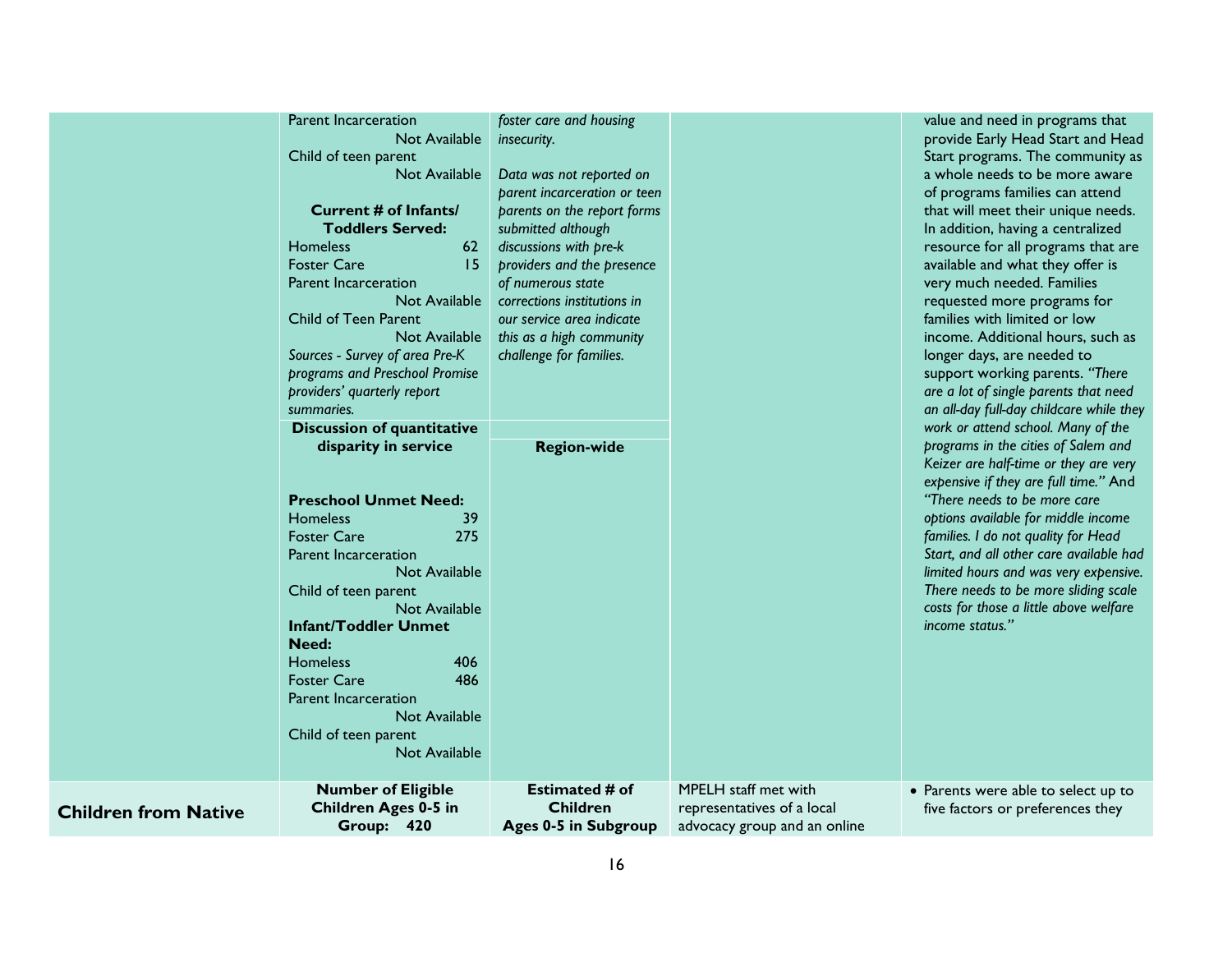| Hawaiian/Pacific                |                                   |                                           |     | family survey was shared across   | consider when looking for child      |
|---------------------------------|-----------------------------------|-------------------------------------------|-----|-----------------------------------|--------------------------------------|
| <b>Islander Households</b>      | Preschool: 148                    | 97301                                     | 140 | the Hub geographic area; seven    | care and preschool opportunities.    |
|                                 | Infant/Toddler: 272               | 97303                                     | 80  | responses identified their        | For this priority population,        |
|                                 |                                   | 97304                                     | 55  | race/ethnicity as Native Hawaiian | families selected factors pertaining |
| <b>High Priority Geographic</b> | Sources - 2018 KA Lookback        | 97305                                     | 95  | or Pacific Islander.              | to a Sense of Security,              |
| <b>Areas</b>                    |                                   | 97306                                     | 50  |                                   | Program Quality, followed up         |
| (Not in Priority Order)         |                                   | <b>Total: 420</b>                         |     |                                   | by Family Engagement as their        |
| 97301<br>Salem - Central Area   | <b>Current # of Children</b>      | Sources - Survey of area                  |     |                                   | top three factors. The Regional      |
| 97303<br>Keizer                 | <b>Served by Head Start,</b>      | Pre-K programs and                        |     |                                   | Mixed Delivery Profile Matrix        |
| 97304<br>Salem - West           | OPK, or PSP:<br>$\overline{14}$   | <b>Preschool Promise</b>                  |     |                                   | offers more details on these         |
| 97305<br>Salem - Northeast      |                                   | providers' quarterly report               |     |                                   | categories. Parents went on to       |
| 97306<br>Salem - South          | Current # of Infants/             | summaries. The reports/                   |     |                                   | share that the high cost of care is  |
|                                 | <b>Toddlers Served: 4</b>         | surveys included key                      |     |                                   | a barrier to participating in        |
| There are five zip codes        |                                   | demographic information                   |     |                                   | programs. There is a need and        |
| represented as these were       |                                   | about the current children                |     |                                   | desire for programs that align with  |
| the communities that had six    |                                   | attending each program.                   |     |                                   | cultural values.                     |
|                                 | <b>Discussion of quantitative</b> |                                           |     |                                   | • Families shared that the cost of   |
| or more children in this        | disparity in service              | All zip codes where<br>Native Hawaiian or |     |                                   | programs prevents them from          |
| group identified through the    | <b>Preschool Unmet Need:</b>      | <b>Pacific Islander</b>                   |     |                                   | participating. There is also a need  |
| <b>KA in 2018.</b>              | Salem/Keizer<br>134               | families reside:                          |     |                                   | for early care, and extended care    |
|                                 |                                   | 97301, 97303, 97304,                      |     |                                   | for their children. Parents find     |
|                                 | <b>Infant/Toddler Unmet</b>       | 97305, and 97306 (all                     |     |                                   | themselves on waiting lists, and     |
|                                 | Need:                             | in Salem-Keizer)                          |     |                                   | the cost of programs prevent         |
|                                 | Salem/Keizer<br>268               |                                           |     |                                   | them from attending. Having          |
|                                 |                                   |                                           |     |                                   | cultural programs that line up with  |
|                                 |                                   |                                           |     |                                   | the values and the different         |
|                                 |                                   |                                           |     |                                   | languages is desired. There are      |
|                                 |                                   |                                           |     |                                   | many different languages within      |
|                                 |                                   |                                           |     |                                   | the Native Hawaiian and Pacific      |
|                                 |                                   |                                           |     |                                   | Islander communities; attention      |
|                                 |                                   |                                           |     |                                   | will need to be paid to the          |
|                                 |                                   |                                           |     |                                   | differences in language within this  |
|                                 |                                   |                                           |     |                                   | population group.                    |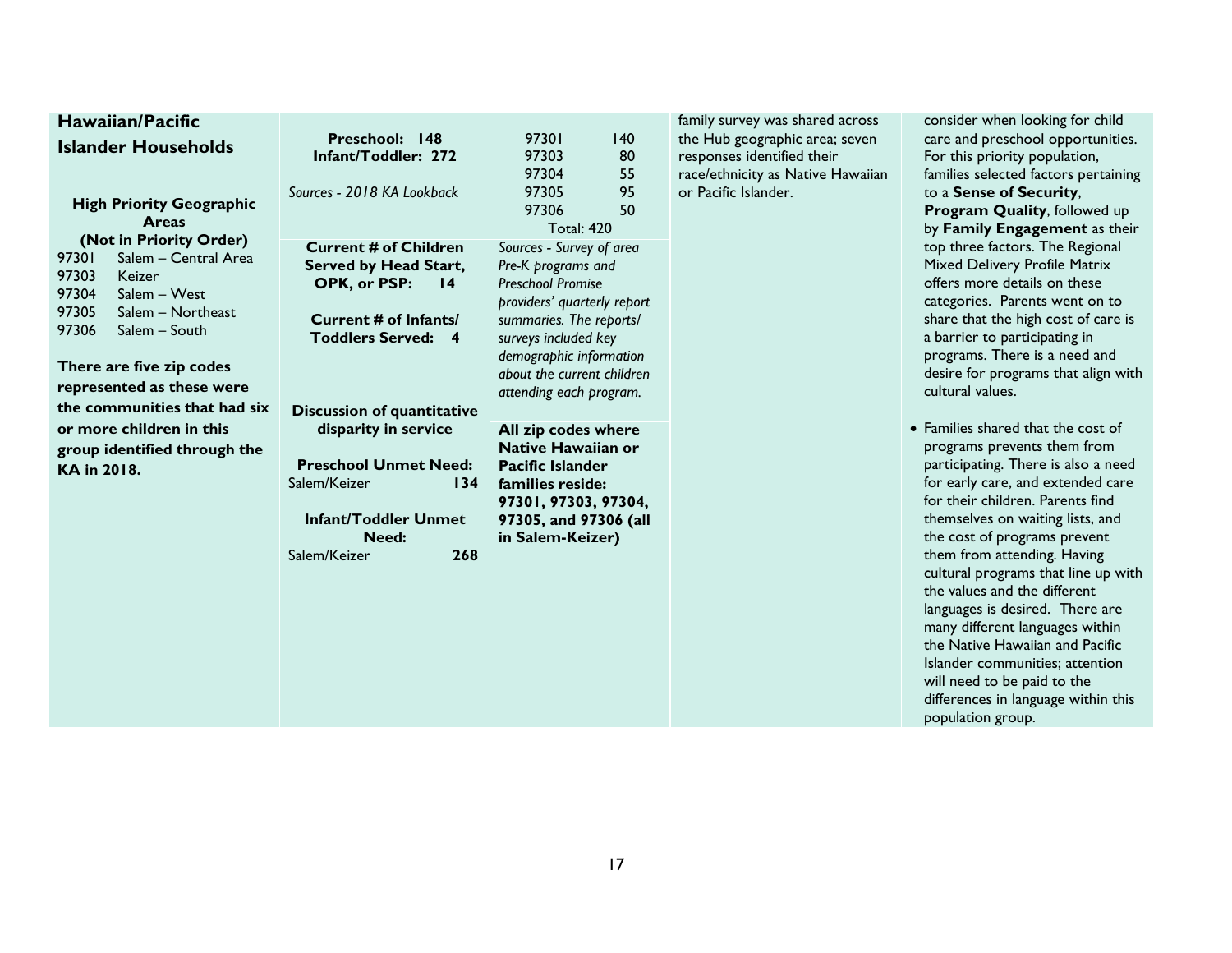## Deliverable 2: Regional Mixed Delivery Profile

The information in this grid came from only the online survey and does not represent the focus group conversations (for focus group reflections, see the "Findings from Family Engagement" in the 5<sup>th</sup> column in the previous grid). Respondents identified their top five priorities when selecting a childcare or preschool program for their child. The top preferences for each priority population are displayed below; preferences are ranked in order of frequency within each larger category.

| <b>Priority Population</b>                                                                                                                                   | <b>Preference #1</b>                                                                                                                                                                                      | <b>Preference #2</b>                                                                                                                                          | <b>Preference #3</b>                                                                                                                                                          | <b>Other Considerations</b>                                                                                                                                  |
|--------------------------------------------------------------------------------------------------------------------------------------------------------------|-----------------------------------------------------------------------------------------------------------------------------------------------------------------------------------------------------------|---------------------------------------------------------------------------------------------------------------------------------------------------------------|-------------------------------------------------------------------------------------------------------------------------------------------------------------------------------|--------------------------------------------------------------------------------------------------------------------------------------------------------------|
| <b>Children from</b><br><b>Economically</b><br>Disadvantaged Area, at<br>or below 185% of the<br>FPL, with Low KA<br><b>Scores</b><br>(354 survey responses) | <b>Sense of Security</b><br>Child-safe environment<br><b>Cleanliness</b><br>Safety record<br>Relationship with care<br>provider                                                                           | <b>Learning Opportunities</b><br>Healthy meals or snacks<br>provided<br>Enrichment activities (i.e.<br>music or field trips)<br>Outdoor play areas            | <b>Program Quality</b><br>- Staff experience or<br>education<br>- Type of care setting<br>- Ability to serve children<br>who experience disabilities<br>- Spark rating        | Scheduling<br>4.<br>Eligibility/Cost<br>5.<br><b>Family Engagement</b><br>6.<br>Equity and Inclusion<br>7.<br>8.<br>Transportation*                          |
| <b>Children from</b><br><b>Hispanic/Latino</b><br><b>Households</b><br>(207 survey responses)                                                                | <b>Sense of Security</b><br>Child-safe environment<br><b>Cleanliness</b><br>$\blacksquare$<br>Safety record<br>Relationship with care<br>$\blacksquare$<br>provider                                       | <b>Learning Opportunities</b><br>Healthy meals or snacks<br>provided<br>Enrichment activities (i.e.<br>music or field trips)<br>Outdoor play areas            | <b>Equity and Inclusion</b><br>- Values of program<br>- Opportunity for child to<br>hear a particular language<br>- Support for child's home<br>culture<br>Diversity of staff | Program Quality<br>4.<br>Scheduling<br>5.<br><b>Family Engagement</b><br>6.<br>7.<br>Transportation*<br>8.<br>Eligibility/Cost                               |
| <b>Children from</b><br><b>Emerging Bilingual</b><br><b>Households</b><br>(44 survey responses)                                                              | <b>Sense of Security</b><br>Child-safe environment<br><b>Cleanliness</b><br>$\blacksquare$<br>Safety record<br>$\blacksquare$<br>Relationship with care<br>$\overline{\phantom{a}}$<br>provider           | <b>Learning Opportunities</b><br>Healthy meals or snacks<br>provided<br>Enrichment activities (i.e.<br>music or field trips)<br>Outdoor play areas            | <b>Equity and Inclusion</b><br>Opportunity for child to<br>hear a particular language<br>Support for child's<br>home culture<br>Diversity of staff<br>- Values of program     | Scheduling<br>4.<br>Program Quality<br>5.<br>Family Engagement<br>6.<br>Transportation*<br>7.<br>Eligibility/Cost<br>8.                                      |
| <b>Children Experiencing</b><br><b>Disabilities</b><br>(77 survey responses)                                                                                 | <b>Sense of Security</b><br>Child-safe environment<br><b>Cleanliness</b><br>$\blacksquare$<br>Safety record<br>$\overline{\phantom{a}}$<br>Relationship with care<br>$\overline{\phantom{a}}$<br>provider | <b>Program Quality</b><br>Staff experience or education<br>Ability to serve children who<br>experience disabilities<br>Type of care setting<br>- Spark rating | <b>Scheduling</b><br>Program schedule aligns<br>with work or school<br>schedule<br>Extended-hour or<br>before/after school care<br>Flexibility of schedule                    | 4. Learning<br>Opportunities<br>Eligibility/Cost<br>5.<br>Equity & Inclusion<br>6.<br>$-$ tie $-$<br>Transportation*<br>6.<br>8.<br><b>Family Engagement</b> |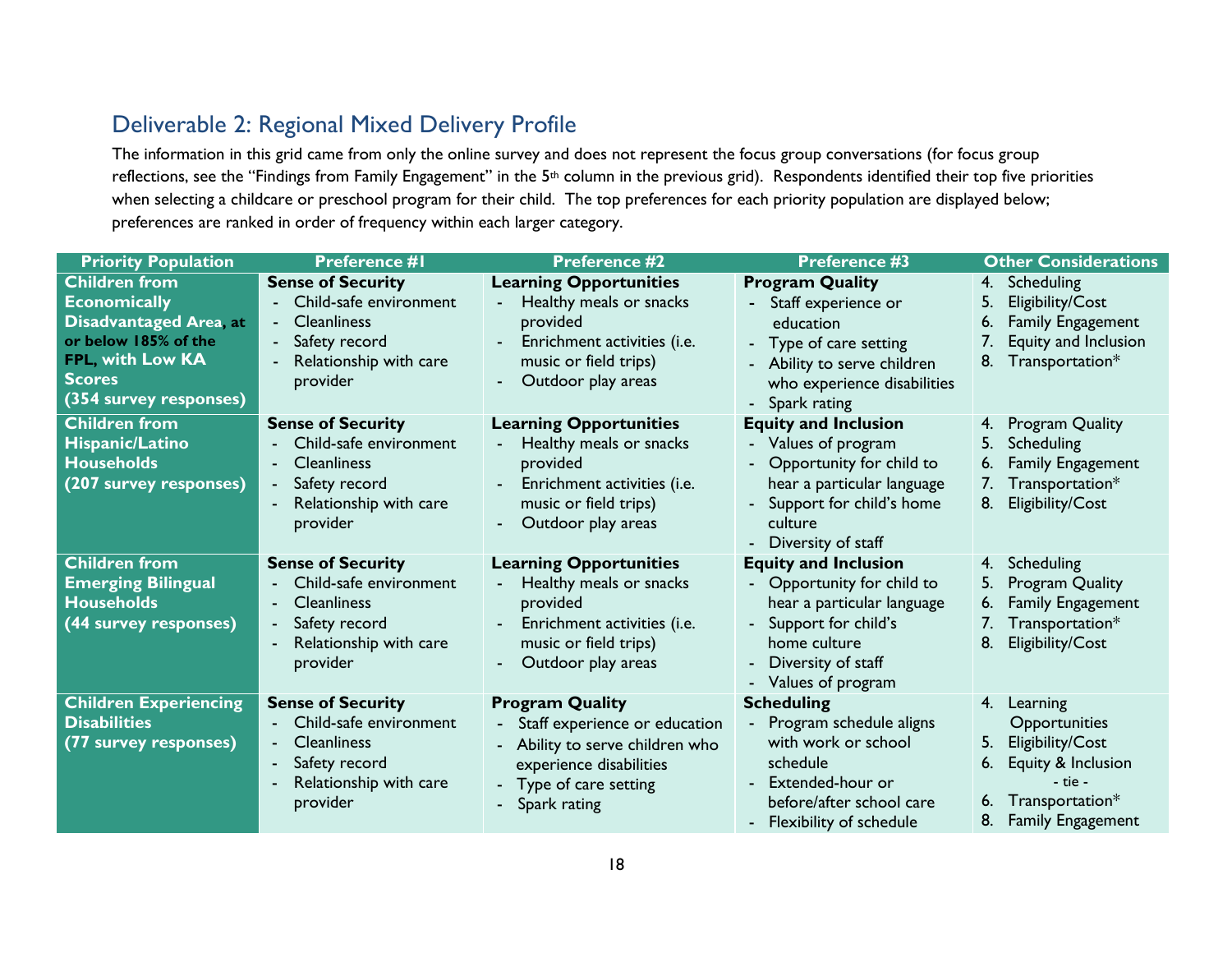| <b>Children from Socially</b><br><b>Complex Families</b><br>(62 survey responses)                             | <b>Sense of Security</b><br>- Child-safe environment<br>- Cleanliness<br>Relationship with care<br>provider<br>Safety record      | <b>Program Quality</b><br>- Type of care setting<br>- Staff experience or education<br>- Spark rating<br>- Ability to serve children who<br>experience disabilities                   | <b>Eligibility/Cost</b><br>Eligibility/Cost<br>- Payment options (ERDC<br>subsidy, scholarships, etc.)                                                                                                                                                                                                                                  | Scheduling<br>4.<br>5. Learning<br>Opportunities<br>6. Family Engagement<br>7. Transportation*<br>Equity and Inclusion |
|---------------------------------------------------------------------------------------------------------------|-----------------------------------------------------------------------------------------------------------------------------------|---------------------------------------------------------------------------------------------------------------------------------------------------------------------------------------|-----------------------------------------------------------------------------------------------------------------------------------------------------------------------------------------------------------------------------------------------------------------------------------------------------------------------------------------|------------------------------------------------------------------------------------------------------------------------|
| <b>Children from Native</b><br><b>Hawaiians/Pacific</b><br><b>Islander Households</b><br>(6 survey responses) | <b>Sense of Security</b><br>- Child-safe environment<br><b>Cleanliness</b><br>Safety record<br>Relationship with care<br>provider | <b>Program Quality</b><br>- Staff experience or education<br>- Type of care setting<br>- Ability to serve children who<br>experience disabilities<br>- Spark statewide quality rating | <b>Family Engagement</b><br>- Welcoming or cheerful<br>atmosphere<br>- Regular communication<br>with families or<br>opportunities for families to<br>be involved<br>- tie -<br><b>Learning Opportunities</b><br>- Healthy meals or snacks<br>provided<br>- Enrichment activities (i.e.<br>music or field trips)<br>- Outdoor play areas | Scheduling<br>5.<br>6. Equity and Inclusion<br>7. Transportation*<br>Eligibility/Cost<br>8.                            |

\* Transportation includes location, convenience of commute and provided transport to and from a program.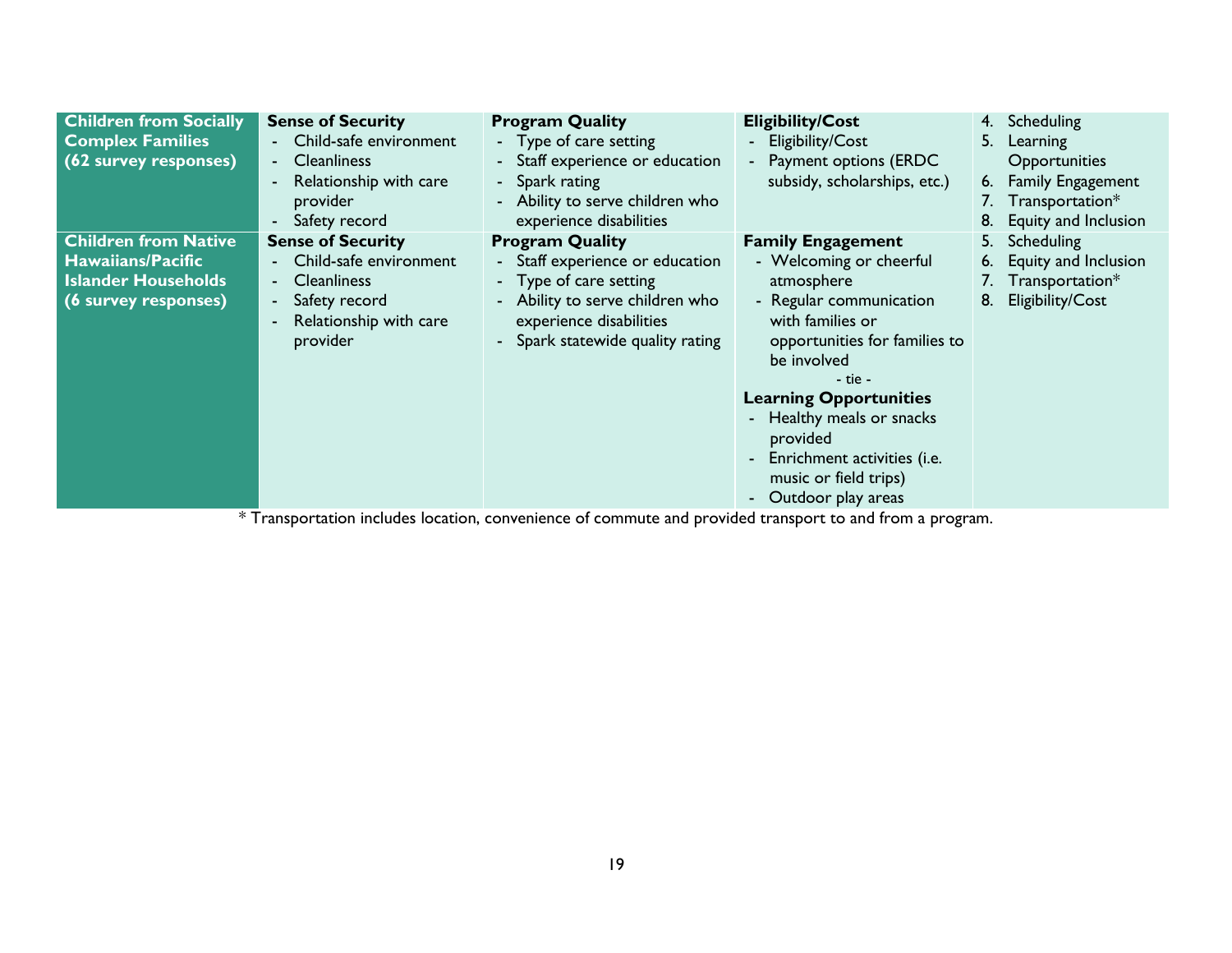## Supply Analysis & Mixed Delivery Profile

| <b>Mixed Delivery Profile</b>                                                                                                                           |                                                                                                                                                                                                                                                                                                                                                                                                                                                                                                                                                                                                                                                                                                                                                                                                                                                                                                                                                                                                                                                                                                                                                                                                                                                                                                                                                                                                                                                                                                                                                                                                                                                                                                                                                                                                                                                                                                                                                                                                                                                                                                                                                                                                                                                                                                                                                                                                                                                                                                                                                                                                                                                                                                                                                                                                                                                                                                                       |  |  |  |
|---------------------------------------------------------------------------------------------------------------------------------------------------------|-----------------------------------------------------------------------------------------------------------------------------------------------------------------------------------------------------------------------------------------------------------------------------------------------------------------------------------------------------------------------------------------------------------------------------------------------------------------------------------------------------------------------------------------------------------------------------------------------------------------------------------------------------------------------------------------------------------------------------------------------------------------------------------------------------------------------------------------------------------------------------------------------------------------------------------------------------------------------------------------------------------------------------------------------------------------------------------------------------------------------------------------------------------------------------------------------------------------------------------------------------------------------------------------------------------------------------------------------------------------------------------------------------------------------------------------------------------------------------------------------------------------------------------------------------------------------------------------------------------------------------------------------------------------------------------------------------------------------------------------------------------------------------------------------------------------------------------------------------------------------------------------------------------------------------------------------------------------------------------------------------------------------------------------------------------------------------------------------------------------------------------------------------------------------------------------------------------------------------------------------------------------------------------------------------------------------------------------------------------------------------------------------------------------------------------------------------------------------------------------------------------------------------------------------------------------------------------------------------------------------------------------------------------------------------------------------------------------------------------------------------------------------------------------------------------------------------------------------------------------------------------------------------------------------|--|--|--|
| How well is your region<br>equipped to meet the<br>demand and respond to<br>the preferences of the<br>families of your refined<br>priority populations? | MPELH and its many partner provider organizations have a <b>proven record</b> in program implementation<br>$\bullet$<br>and expansion as local OPK, Preschool Promise and Early Head Start programs have<br>demonstrated in the last four years.<br>Of the 119 Spark providers that serve the MPELH Sector Plan high priority geographic areas, 35 are<br>current OPK, Preschool Promise and Early Head Start partners and 84 additional home and center-<br>based providers are potential candidates for the programs. (Source: TRI data).<br>MPELH Sector Plan high priority geographic areas have 258 providers of infant care, 351 of toddler care,<br>$\bullet$<br>and 408 for preschool age care and 367 who are willing to serve DHS eligible families (Source: TRI<br>data).<br>MPELH has been partnering with Willamette Education Service District's Early Intervention and<br>$\bullet$<br><b>Early Childhood Special Education</b> (EI/ECSE) programs along with several pediatric clinics for the<br>last two years to improve the referral process feedback loop between clinics and EI/ECSE regarding<br>children experiencing disabilities.<br>TRI data indicates that 29% of our providers speak languages other than English; 6% are bilingual<br>$\bullet$<br>in either English/Spanish or English/Russian. The recent CCR&R survey of providers found 36 providers<br>who are interested in expanding or beginning Early Head Start or Preschool Promise offerings in their<br>programs; one-third of these providers also spoke a language other than English. The ability to<br>communicate in a language other than English is an important skill for the children from bilingual<br>households priority group. The data indicates that these providers are also located in communities with<br>the highest percentage of language diverse learners.<br>To increase the knowledge and skills of the many Spanish-speaking providers in the MPELH region,<br>$\bullet$<br>Chemeketa Community College, MPELH and the CCR&R have expanded training offerings<br>delivered in Spanish or have simultaneous translation for mixed language groups. Many of<br>these providers have completed ECE college courses offered in Spanish or with English-learner supports<br>in the past three years. These opportunities made Oregon Registry Online and Spark advancement<br>possible for providers who had previously been unable to elevate their standing to rapidly move from<br>Commitment to Quality to 4- and 5-star Spark ratings and complete the conditions of the Preschool<br>Promise waiver plans they needed at the outset of the program.<br>MPELH has proven partnerships across the priority geographic areas through programs including<br>$\bullet$<br>Focused Child Care Networks, the Kindergarten Partnership and Innovation (KPI) grant,<br>and the Preschool Promise program. |  |  |  |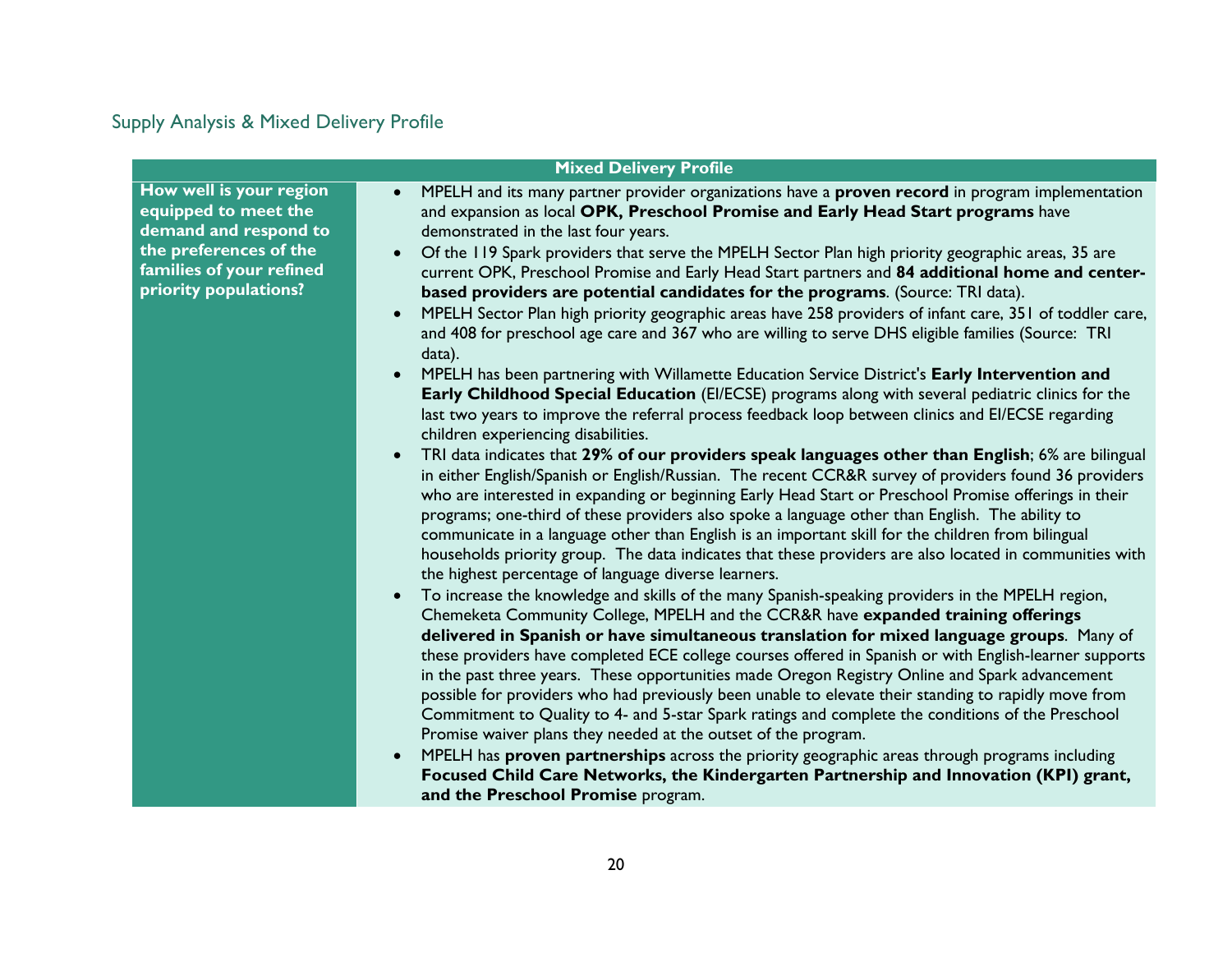| Where are the biggest<br>gaps in service<br>geographically?                                                  | There is a region-wide shortage of infant /toddler program capacity.<br>$\bullet$<br>The largest gap in the MPELH geographic area is the Salem-Keizer community. Eighty-two<br>$\bullet$<br>percent (2,662 children) of the children from economically disadvantaged/low KA score areas reside in<br>Salem-Keizer, although this geographic area represents approximately 60% of the region's child<br>population. The region often has a mistaken perception that the largest community has an<br>abundance of services; the reality is that the need exceeds the available services in Salem-<br>Keizer. Proportionately, Salem-Keizer is the most underserved area in all the priority child<br>demographic subgroups including Latinos/as, Emerging Bilinguals, and Native Hawaiian/Pacific Islanders.<br>The TRI data indicates that the N. Marion and Gervais areas have a small number of providers<br>$\bullet$<br>but their elementary schools have multiple kindergarten classrooms highlighting a need for<br>recruiting new program offerings. Both areas' school districts offer preschool or child care programs |
|--------------------------------------------------------------------------------------------------------------|--------------------------------------------------------------------------------------------------------------------------------------------------------------------------------------------------------------------------------------------------------------------------------------------------------------------------------------------------------------------------------------------------------------------------------------------------------------------------------------------------------------------------------------------------------------------------------------------------------------------------------------------------------------------------------------------------------------------------------------------------------------------------------------------------------------------------------------------------------------------------------------------------------------------------------------------------------------------------------------------------------------------------------------------------------------------------------------------------------------------------------|
|                                                                                                              | that may help meet local needs. These communities are also likely to have high commuter populations<br>that opt for child care and early education services closer to their work site or rely on informal care<br>providers.                                                                                                                                                                                                                                                                                                                                                                                                                                                                                                                                                                                                                                                                                                                                                                                                                                                                                                   |
| Where are the biggest<br>gaps in service for priority<br>populations?                                        | Increased infant/toddler provider capacity is needed across the region, including expanded<br>$\bullet$<br>public funding for infant and toddler cost of care.<br>Capacity to serve children experiencing disabilities and in need of behavior supports is needed in<br>$\bullet$<br>all communities. The TRI data identified that only 38 of 569 providers in Marion and Polk counties have<br>training to work with children experiencing disabilities and 76 of 569 providers have training in<br>behavioral issues. The parent surveys identified a strong need for skilled staff that is able to meet<br>their children's needs.<br>Additional capacity to serve children above 100% of the federal poverty level was frequently<br>$\bullet$<br>mentioned by parents across all groups.<br>Programs with the ability to provide transportation and extended hours of operation were called<br>$\bullet$<br>out by all working families across the priority populations.                                                                                                                                                  |
| <b>What program</b><br>characteristics are<br>necessary to meet the<br>demand in your target<br>communities? | Cultural and language diversity are important needs to establish welcoming environments and<br>$\bullet$<br>staff with whom families will be able to maintain effective communications. This knowledge is of high<br>importance to the Hispanic/Latino population, American Indian/Alaskan Native, Russian, and Native<br>Hawaiian/Pacific Islander communities.<br>The high number of children experiencing disabilities and children from socially complex families indicate<br>$\bullet$<br>that providers will need to have training and workplace skills to meet these children's<br>needs.<br>Programs and staff will also benefit from the supports provided by WESD's expanded EI/ECSE services.<br>$\bullet$<br>Families placed high importance on the provision of safe environments and healthy meals<br>and snacks to keep children safe and healthy. A high number of participants in the focus groups                                                                                                                                                                                                            |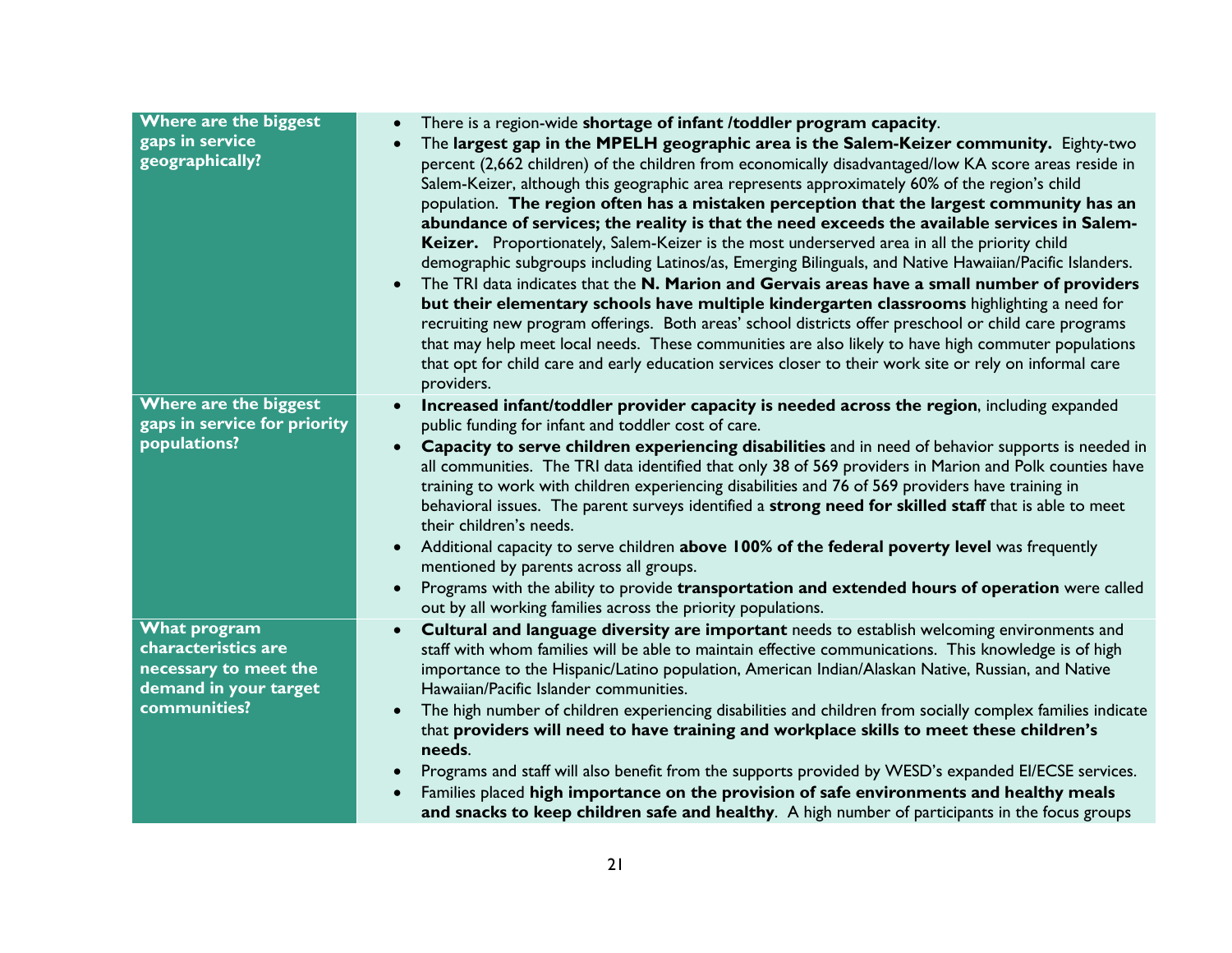|                                                                                                                      | and the survey indicated the need for a central location or site where they are able to learn<br>about program offerings along with eligibility and enrollment processes.                                                                                                                                                                                                                                                                                                                                                                                                                                                                                                                                                                                                                                                                                                                                                                                                                                                                                                                                                                                                                                                                                                                                                                                                                                                                                                                                                                                                                                                                                                                                                                                                                                                                                                                                                                                                                                                                                                                                                                                                                                                                                                                                                                                                                                                                                                                                                                                                                                                                                                        |
|----------------------------------------------------------------------------------------------------------------------|----------------------------------------------------------------------------------------------------------------------------------------------------------------------------------------------------------------------------------------------------------------------------------------------------------------------------------------------------------------------------------------------------------------------------------------------------------------------------------------------------------------------------------------------------------------------------------------------------------------------------------------------------------------------------------------------------------------------------------------------------------------------------------------------------------------------------------------------------------------------------------------------------------------------------------------------------------------------------------------------------------------------------------------------------------------------------------------------------------------------------------------------------------------------------------------------------------------------------------------------------------------------------------------------------------------------------------------------------------------------------------------------------------------------------------------------------------------------------------------------------------------------------------------------------------------------------------------------------------------------------------------------------------------------------------------------------------------------------------------------------------------------------------------------------------------------------------------------------------------------------------------------------------------------------------------------------------------------------------------------------------------------------------------------------------------------------------------------------------------------------------------------------------------------------------------------------------------------------------------------------------------------------------------------------------------------------------------------------------------------------------------------------------------------------------------------------------------------------------------------------------------------------------------------------------------------------------------------------------------------------------------------------------------------------------|
| <b>How would small ECE</b><br>providers meeting these<br>characteristics be<br>supported through a<br>network model? | The CCR&R and MPELH have a strong record of building provider capacity for mixed<br>$\bullet$<br>delivery care through the Focused Child Care Networks and the Preschool Promise Provider<br>supports. MPELH is very accustomed to operation of networks to support providers. Preschool<br>Promise providers function much like a network. All of this is done in concert with the CCR&R.<br>MPELH Preschool Promise Provider network program supports include group purchase of<br>$\bullet$<br>Teaching Strategies Gold assessment tools and training; Creative Curriculum training in English and<br>Spanish; CLASS observations in English and Spanish; connection with local schools through the KPI<br>project professional development opportunities; annual dental, vision and hearing screenings; and early<br>literacy supports through monthly book distributions and the SMART literacy program.<br>Preschool Promise Provider network administrative supports include sharing advice on insurance<br>$\bullet$<br>needs and general program budgeting, serving as fiscal agent/administrator of the Oregon Department<br>of Education contract, collecting data as well as reporting and fund draws from EGAMS, the state's<br>education grant funds management system.<br>To continue and expand the knowledge and skills of the many Spanish-speaking providers in the MPELH<br>$\bullet$<br>region, Chemeketa Community College, MPELH and the CCR&R need to continue offering training<br>and classes that are given in Spanish and/or have simultaneous translation. These<br>opportunities make rapid Oregon Registry Online (ORO) and Spark advancement possible for providers<br>to elevate their Spark ratings and complete the conditions of the Preschool Promise waiver plans they<br>may need at the outset of the program.<br>MPELH, along with the local children's behavioral health programs, WESD, and the CCR&R have<br>$\bullet$<br>developed the Care Connect project that links counselors with providers dealing with<br>children with high behavioral needs to develop strategies to prevent the removal of the child<br>from their current program. The Devereux Early Childhood Assessment (DECA) for Preschoolers tool<br>is being piloted this year with Preschool Promise providers as a part of this project.<br>Across all publicly funded pre-k programs, MPELH and partners have joined forces to recruit<br>$\bullet$<br>and enroll children in the families' preferred options for preschool. As a community, we have<br>developed branding and outreach campaigns to encourage families in registering children for preschool. |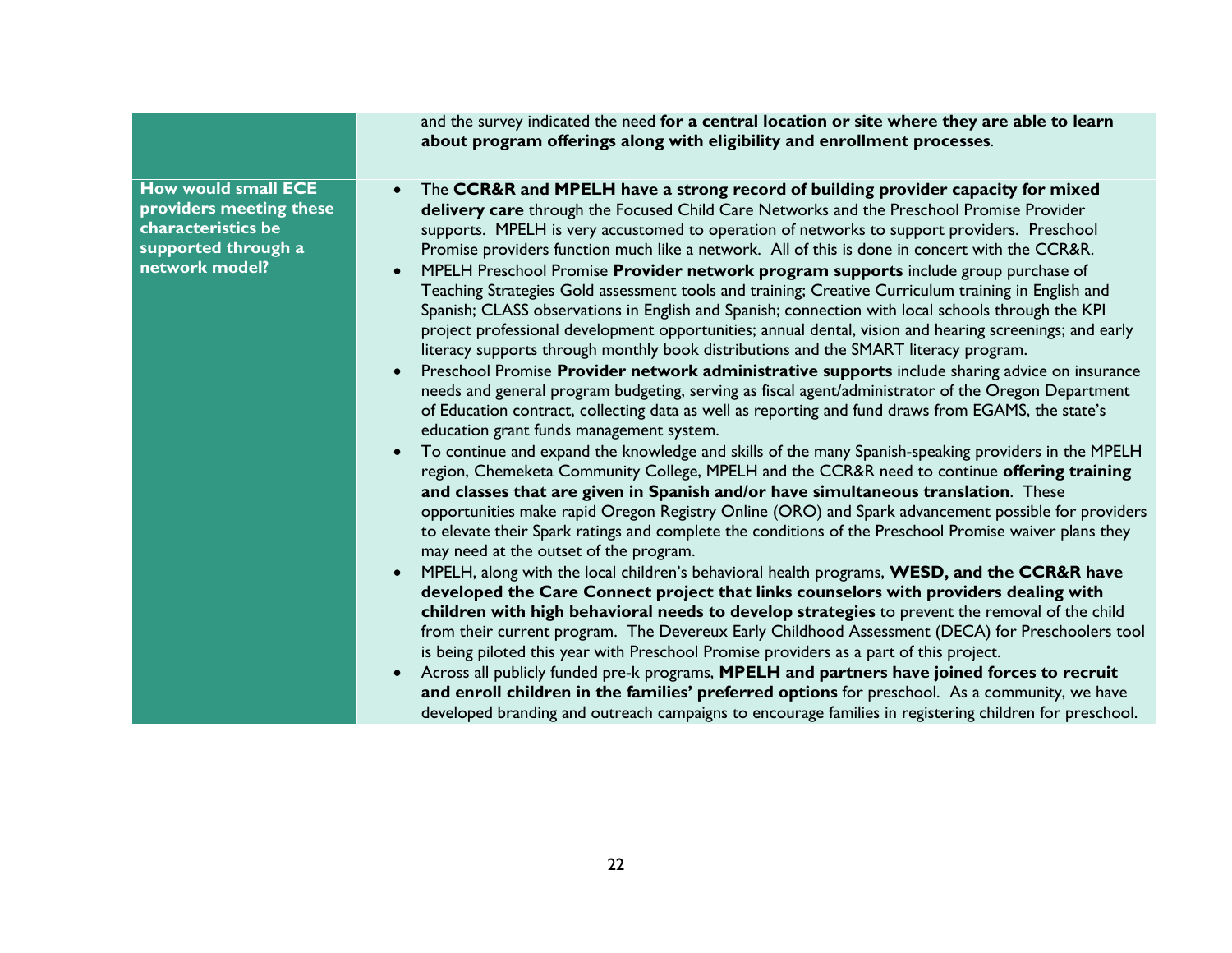## Deliverable 3: Emerging ECE Expansion Opportunities

## Regional Opportunities Expansion

Stakeholder input was gathered through in-person meetings and an online survey was available. More detailed information is included in the appendix. The following summarizes the themes with examples of opportunities across the region.

| <b>Theme</b>                                                                                                         | <b>Examples of Regional Opportunity</b>                                                                                                                                                                                                                                                                                                                                                                                                                                                                                                                                                                                                                                                                                                                                                                                                                                       |
|----------------------------------------------------------------------------------------------------------------------|-------------------------------------------------------------------------------------------------------------------------------------------------------------------------------------------------------------------------------------------------------------------------------------------------------------------------------------------------------------------------------------------------------------------------------------------------------------------------------------------------------------------------------------------------------------------------------------------------------------------------------------------------------------------------------------------------------------------------------------------------------------------------------------------------------------------------------------------------------------------------------|
| <b>Business Engagement</b>                                                                                           | Willamette Workforce Partners is interested in developing<br>$\bullet$<br>partnerships as a workforce issue. Their board participated in a<br>discussion on the topic of early learning and child care and identified<br>interest in exploring options for staff including incentives for<br>employers to assist staff in meeting child care needs, onsite child<br>care or subsidized care as part of employment, and other forms of<br>employer support.<br>Polk County Commissioners and Polk County Community Services is<br>$\bullet$<br>exploring the possibility of providing childcare to support businesses<br>in Polk County.                                                                                                                                                                                                                                       |
| <b>Community</b><br><b>Programs</b>                                                                                  | Mixed delivery - tuition based and publicly funded programs (often a<br>$\bullet$<br>variety of publicly funded programs) are part of Oregon Child<br>Development Coalition and Salem Keizer Public Schools.<br>Tuition based providers, such as Salem Child Development Center,<br>$\bullet$<br>Dragonfly, YMCA and others, in our region often offer scholarships<br>for lower income families.<br>New child care center opening in Monmouth.<br>$\bullet$<br>Focus group and stakeholder group input shows strong need for<br>$\bullet$<br>increasing parent capacity through parent education and other<br>resources to meet specific family needs.<br>Home visiting services throughout the community provide families<br>$\bullet$<br>access to additional educational information aligning with classroom<br>learning as well as potential referral to other services. |
| <b>OPK/EHS and School</b><br><b>Partners interested in</b><br>preschool expansion<br>and Preschool<br><b>Promise</b> | In a stakeholder group of all area OPK, Early Head Start, school<br>$\bullet$<br>based Preschool Promise providers, and school-based/funded<br>preschools, all indicated they are very interested in continuing to be<br>able to offer preschool experiences for children in a manner that<br>works best for families.<br>School districts not currently offering preschool are very interested<br>$\bullet$<br>in having preschool at their schools.<br>The Hub is a regional asset that has interest in continuing to support<br>a strong and vibrant early learning system across the region. The<br>improved funding for early learning and EI/ECSE creates the<br>opportunity for stronger connections between these programs to<br>provide more and better services for children experiencing<br>disabilities.                                                          |
| <b>Potential Program</b><br><b>Partnerships</b>                                                                      | Children Public Private Partnership (CP3) to reunite 154 Marion<br>$\bullet$<br>country children in foster care with families. This is a community-                                                                                                                                                                                                                                                                                                                                                                                                                                                                                                                                                                                                                                                                                                                           |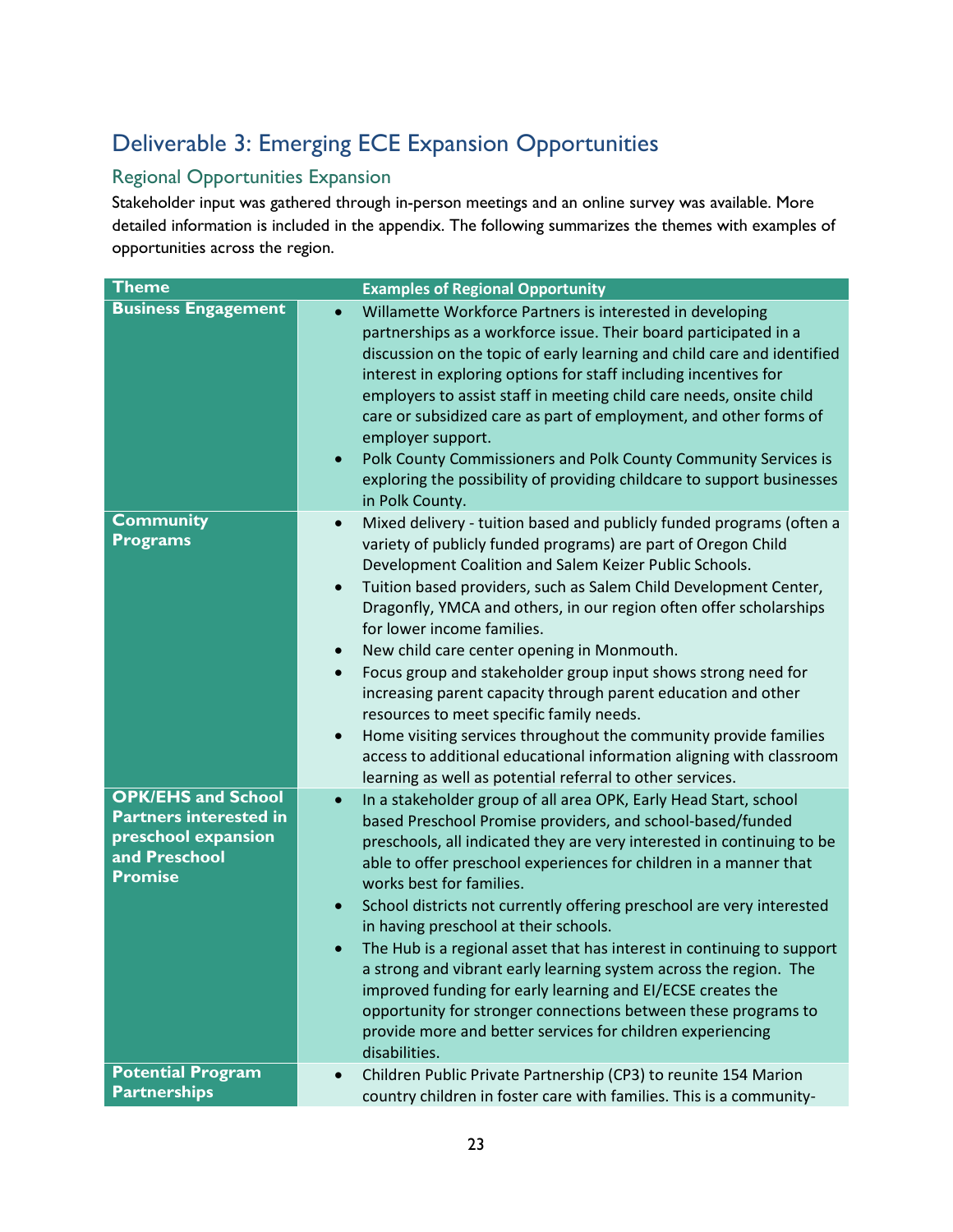|                                           | wide and cross-sector collaboration.<br>Strong link between school readiness and chronic absenteeism.<br>$\bullet$<br>Community is taking on chronic absenteeism campaigns; there is a<br>strong desire to link early learning to this work.<br>A retirement center is opening onsite child care for facility staff<br>$\bullet$<br>employed at the center.<br>Charter School located in Benton County who serves Polk County<br>$\bullet$<br>children is interested Preschool Promise.<br>Continued work with programs and providers to engage with<br>$\bullet$<br>families, such as with parent education opportunities, home visiting<br>and public health workers to assist families in funding high quality                                                                                                                                                                                                                                                 |
|-------------------------------------------|-------------------------------------------------------------------------------------------------------------------------------------------------------------------------------------------------------------------------------------------------------------------------------------------------------------------------------------------------------------------------------------------------------------------------------------------------------------------------------------------------------------------------------------------------------------------------------------------------------------------------------------------------------------------------------------------------------------------------------------------------------------------------------------------------------------------------------------------------------------------------------------------------------------------------------------------------------------------|
|                                           | preschool as part of family stability.                                                                                                                                                                                                                                                                                                                                                                                                                                                                                                                                                                                                                                                                                                                                                                                                                                                                                                                            |
| <b>Data supporting</b><br>need/priorities | Oregon Pediatric Improvement Partnership (OPIP) data shows that<br>$\bullet$<br>there are a great number of children facing high health complexity<br>scores, thus opportunities for our region to better align services to<br>meet the complex challenges our children and families face. The<br>OPIP data and information highlights the Socially Complex Priority<br>Population, with emphasis on children with incarcerated parents<br>and children in foster care.<br>The McKinney-Vento data collected by school districts establishes<br>$\bullet$<br>the broad need of children in families that have insecure housing<br>situations.                                                                                                                                                                                                                                                                                                                     |
| <b>Facilities</b>                         |                                                                                                                                                                                                                                                                                                                                                                                                                                                                                                                                                                                                                                                                                                                                                                                                                                                                                                                                                                   |
| <b>Provider Network</b>                   | Catholic Community Services Family Resource Center on Portland<br>$\bullet$<br>Road, in a priority area, has empty classrooms. WESD and Salem-<br>Keizer Public Schools hope to fill those classrooms, but currently<br>there is not funding to do so.<br>Mill City, located in Linn County, just opened a beautiful family<br>$\bullet$<br>service center and preschool serving many Marion County children.<br>The partnership between MPELH and LBCC is an asset to this<br>community.<br>Polk County offers community and court care and has expanded<br>$\bullet$<br>options for families.<br>Facilities - cost of purchase and maintenance - are an issue for many<br>providers. Stakeholders encouraged connection with business or<br>philanthropic funders for capital costs.<br>Families shared that they are interested in a choice of providers -<br>$\bullet$<br>school based, home based, centers - to meet the needs of their<br>family and child. |
|                                           | As part of the CCR&R survey to child care and center providers, 36<br>$\bullet$<br>of the 74 responses indicated they would be willing to expand and<br>offer infant toddler care, such as Baby Promise or to offer or expand<br>Preschool Promise programs.<br>We have eight outstanding Focused Child Care Networks in three<br>$\bullet$<br>languages and a newly formed Director Cohort Network overseen by<br>the CCR&R. These providers are all motivated to increase capacity<br>and quality for children in their care.<br>Focus group and online survey information clearly indicated the                                                                                                                                                                                                                                                                                                                                                                |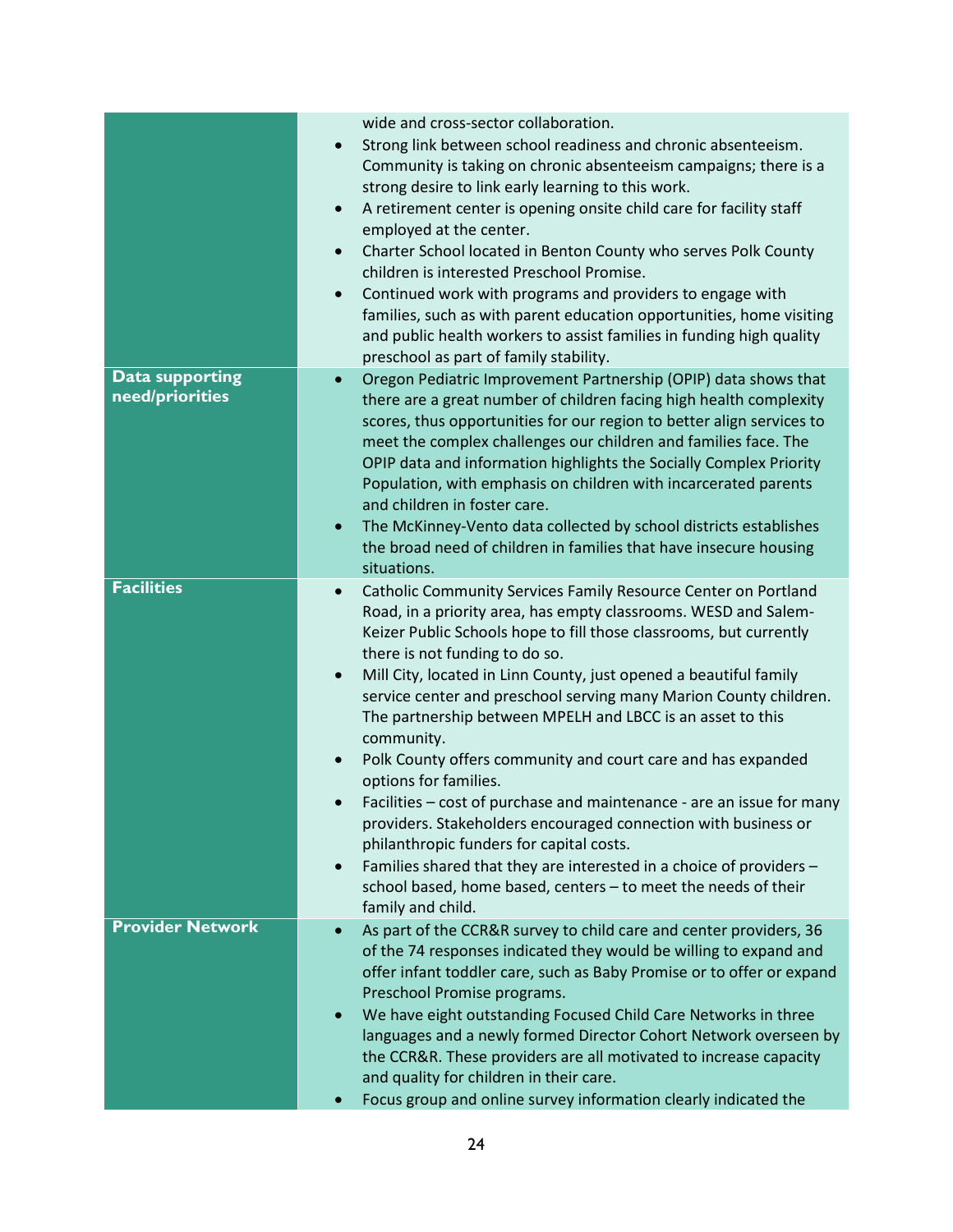|                                          | community wants and needs a resource that identifies program<br>availability, program requirements, and program and provider skills<br>in meeting unique needs of their children.                                                                                                                                                                                                                                                                                                                                                                                                                                                                                                                                                                                                                                                                                                                                                                                                                                                                                                                                                                               |
|------------------------------------------|-----------------------------------------------------------------------------------------------------------------------------------------------------------------------------------------------------------------------------------------------------------------------------------------------------------------------------------------------------------------------------------------------------------------------------------------------------------------------------------------------------------------------------------------------------------------------------------------------------------------------------------------------------------------------------------------------------------------------------------------------------------------------------------------------------------------------------------------------------------------------------------------------------------------------------------------------------------------------------------------------------------------------------------------------------------------------------------------------------------------------------------------------------------------|
| <b>Stakeholder Support</b>               | Stakeholder survey responses were very clear that this region has<br>$\bullet$<br>strong partnerships with Head Start, OPK, Preschool Promise, EHS<br>providers and services with the overarching goal to support children<br>and families.                                                                                                                                                                                                                                                                                                                                                                                                                                                                                                                                                                                                                                                                                                                                                                                                                                                                                                                     |
| <b>Student Success Act</b><br><b>SIA</b> | During Salem Keizer SIA focus groups the need for additional early<br>$\bullet$<br>learning services has been a consistent theme.                                                                                                                                                                                                                                                                                                                                                                                                                                                                                                                                                                                                                                                                                                                                                                                                                                                                                                                                                                                                                               |
| <b>Workforce</b>                         | During stakeholder conversations and focus groups, the issue of<br>$\bullet$<br>having a high quality Early Childhood Educator (ECE) workforce<br>supply is an issue. Adequate wages and benefits is an issue and the<br>supply of staff who have the desired educational qualifications is a<br>challenge. The wages and benefits requirements of the new<br>Student Success Act ECE programs will help to stabilize and expand<br>this essential workforce.<br>Chemeketa Community College and Western Oregon University<br>$\bullet$<br>both have early childhood programs and have been working to<br>make the educational experiences available to the workforce,<br>including putting educational supports in place for those who may<br>not otherwise qualify for the college level classes.<br>Non-English speaking educators do not have access to training and<br>$\bullet$<br>an educational pathway. Contracted college-level courses delivered<br>in Spanish have been offered and well attended by 30+ providers;<br>and we need to continue to work on offering degree pathways that<br>will be inclusive of our non-English speaking providers. |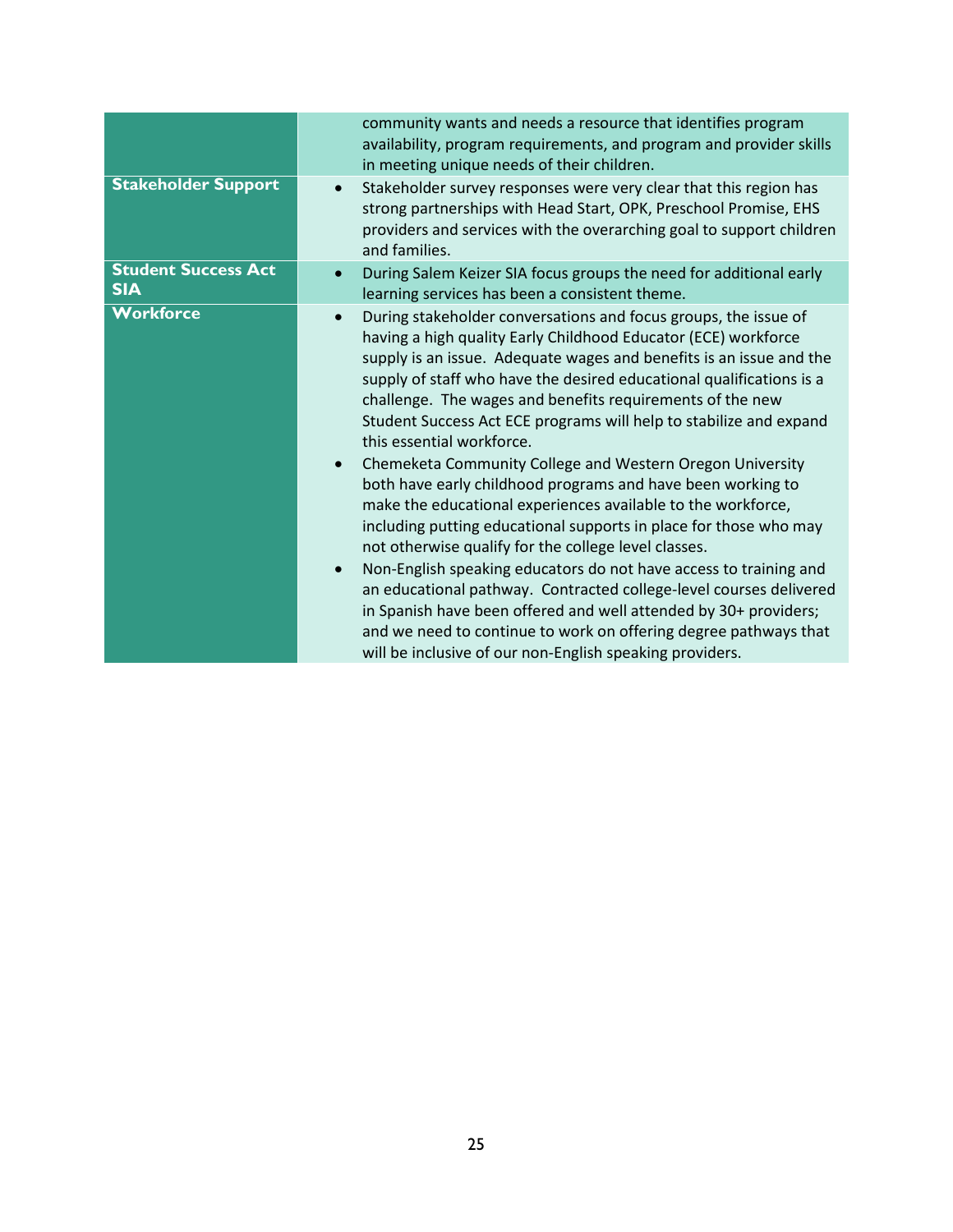## Appendix

## **Philosophy and approach**

MPELH embarked on this sector plan with the intent to maximize and leverage the great work that our community is doing to meet the needs of children and families and as a way to better know the community.

We worked with the community to form the appropriate oversight structure and engage with community partners and parents at every turn.

Our Regional Stewardship had strong parent participation. We had six parents actively engaged in the meetings and connecting with other parents to participate in the focus groups and online surveys. We offered simultaneous interpretation of our Regional Stewardship meetings to ensure full participation of our Spanish speaking community partners and parents.

## **Timeline and Role Overview**

|                                                    | <b>September</b>                      | <b>October</b>                       | <b>November</b>                                                                                                                                           | <b>December</b>                              |
|----------------------------------------------------|---------------------------------------|--------------------------------------|-----------------------------------------------------------------------------------------------------------------------------------------------------------|----------------------------------------------|
| <b>Board of Directors</b>                          |                                       | • October 3                          | $\bullet$ Nov 7                                                                                                                                           | $\bullet$ Dec 5                              |
| Regional<br><b>Stewardship</b><br><b>Committee</b> | • Sep 26 kick off                     | $\bullet$ Oct II<br>$\bullet$ Oct 24 | $\bullet$ Nov 8<br>$\bullet$ Nov 22                                                                                                                       | $\bullet$ Dec 6<br>$\bullet$ Dec 13          |
| Data<br><b>Subcommittee</b>                        |                                       | $\bullet$ Oct 9, Oct 16              | $\bullet$ Nov 19                                                                                                                                          | Dec <sub>5</sub><br>$\bullet$                |
| <b>Early Learning</b><br><b>Division Inputs</b>    | $\bullet$ Sep 30 PDG<br>Data received |                                      | $\bullet$ Nov 15 TRI<br>Provider supply<br>data received<br>• Nov 21 FAQ<br>$\bullet$ Nov 25 ECE<br><b>Plan Review</b><br><b>Expectations</b><br>received | • Dec 9 FAQ<br>• Dec 13 Due to<br><b>ELD</b> |

## *Roles*

**MPELH Staff**: conveners and drivers for the process. Coordinate logistics, materials, facilitation, liaison with the ELD, and final crafters of the plan to deliver to the ELD.

**Board of Directors**: Final approvers of plan submitted to the ELD; participate in the overall process. **Regional Stewardship Committee**: oversee the planning process and develop the ECE system plan for the Hub region.

**Data Subcommittee**: Work with Hub staff to analyze the ELD provided data as well as contextual information to include in the plan.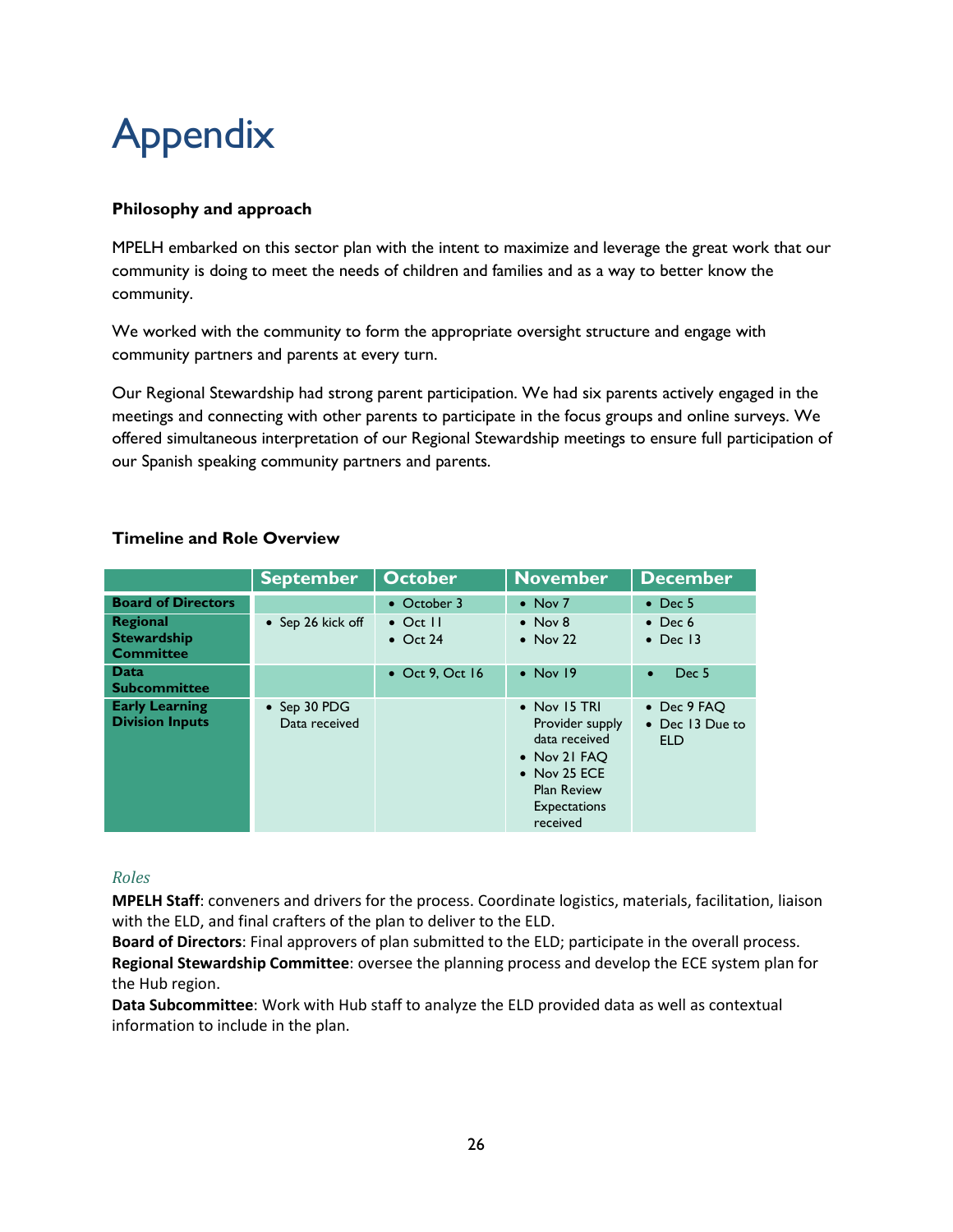## **Timeline and agendas**

## Board of Directors

- October 3 Officially task Regional Stewardship Committee; provide input on Deliverable 3: Emerging ECE Expansion Opportunities
- November 7 Review and approve progress made by Regional Stewardship Committee
- December 5 Review and approve all final Deliverables completed by the Regional Stewardship Committee. Board may recommend revisions.

## Regional Stewardship Committee

- October 11 Initial review of data for Deliverable 1: Analysis of Priority Populations for ECE; Provide guidance and input on outreach strategies: Provide input on Deliverable 2: Regional Mixed Delivery Profile
- October 24 Review priority population information; Review Deliverable 2: Mixed Delivery Profile
- November 8 Review input from Stakeholder and Family Outreach
- November 22 Review and analyze all information collected for Deliverables 1 & 2; Provide input and review Deliverable 3: ECE Expansion Opportunities
- December 6 Review and analyze all information collected for all Deliverables
- December 13 Review any final adjustments, if needed. CELEBRATE.

## Data Subcommittee

- October 9, 16, November 19, December 5 Analyze ELD provided data and community contextual data. Make recommendations to the Regional Stewardship Committee on Deliverable 1: Priority Populations
- Other meetings to be scheduled as needed

## Regional Family and Stakeholder Outreach

- Utilize battery of questions to gather information from as many points of view and from priority populations. Information will be included in Deliverable 1 and 2 as appropriate
- Targeted Regional Focus Groups, Parent Education settings, online surveys, and other opportunities will be used to gather specific information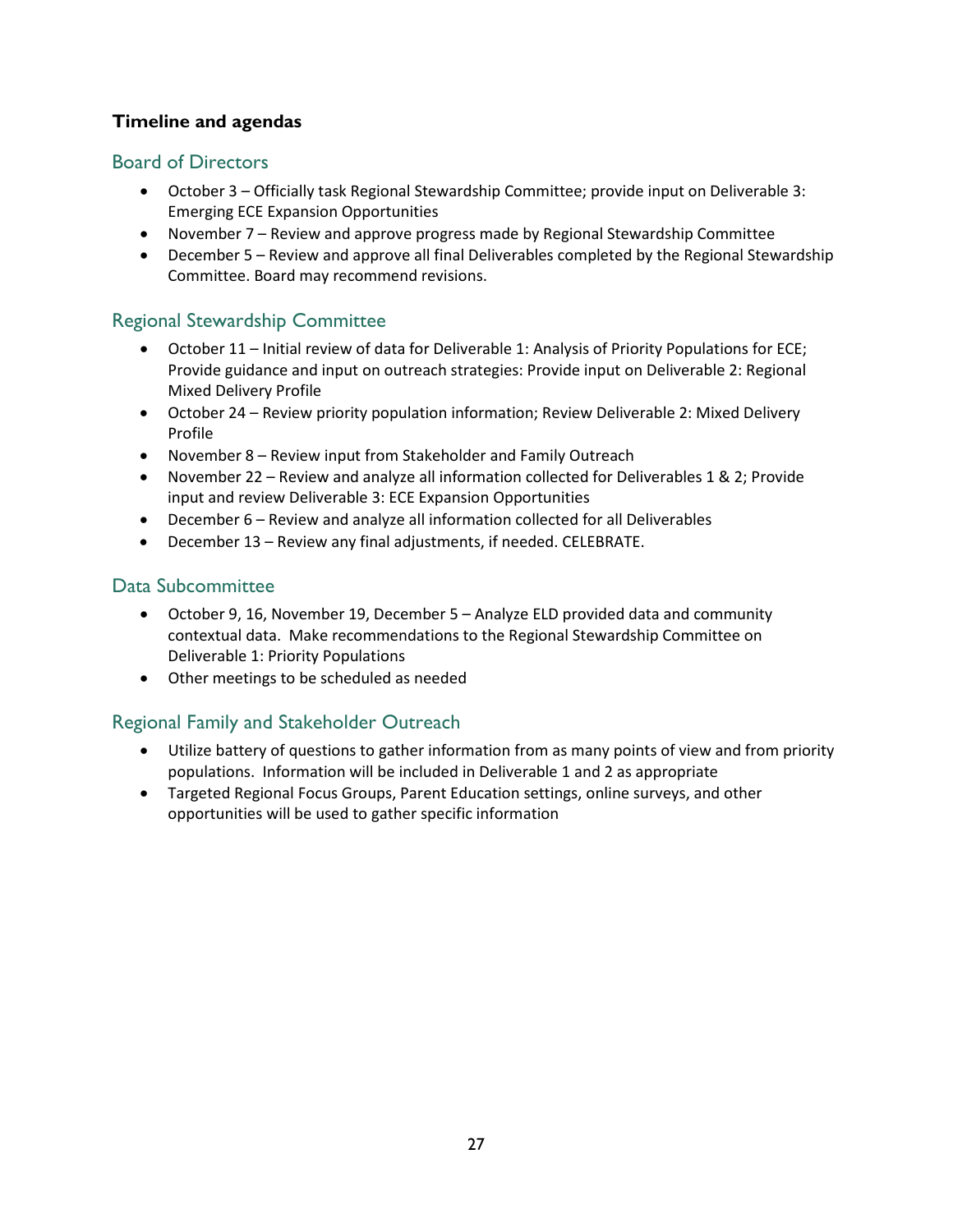## **Community Outreach – Focus Groups**

We held 15 Focus Groups across the region. We held them in English and Spanish. These were held in our higher need areas, and many were held for specific populations we wanted to learn from – Spanish speaking, families living in a domestic violence shelter, and families with children experiencing disabilities. We partnered with the Salem Keizer Coalition for Equality to facilitate and recruit Spanish speaking families. We contracted with neutral facilitators for all of our sessions.

Community partners helped advertise for the Focus Groups. The Salem Reporter did a nice story on the Early Care and Education sector planning process, highlighting families who were on waiting lists but unable to participate in preschool due to being on a waiting list. They also advertised the Focus Group sessions. The sessions that were the best attended were the ones where someone personally invited parents to participate. We offered dinner and child care so that families could fully participate. Books were given to each child in the family.

Questions included:

- In your opinion, what does it mean for a child to be ready for school?
- What is it like to try to get your child ready for school in this community?
	- o What challenges or barriers have you experienced?
	- o What programs, supports, or services did you want that were not available?
- What can be done to make services better for families? Easier for families to access?
- How can we best get the word out to families about the services and supports available to them in this community?
- What are some reasons you think (this could be modified depending on audience) why families might choose not to participate in the programs and supports available in this community?

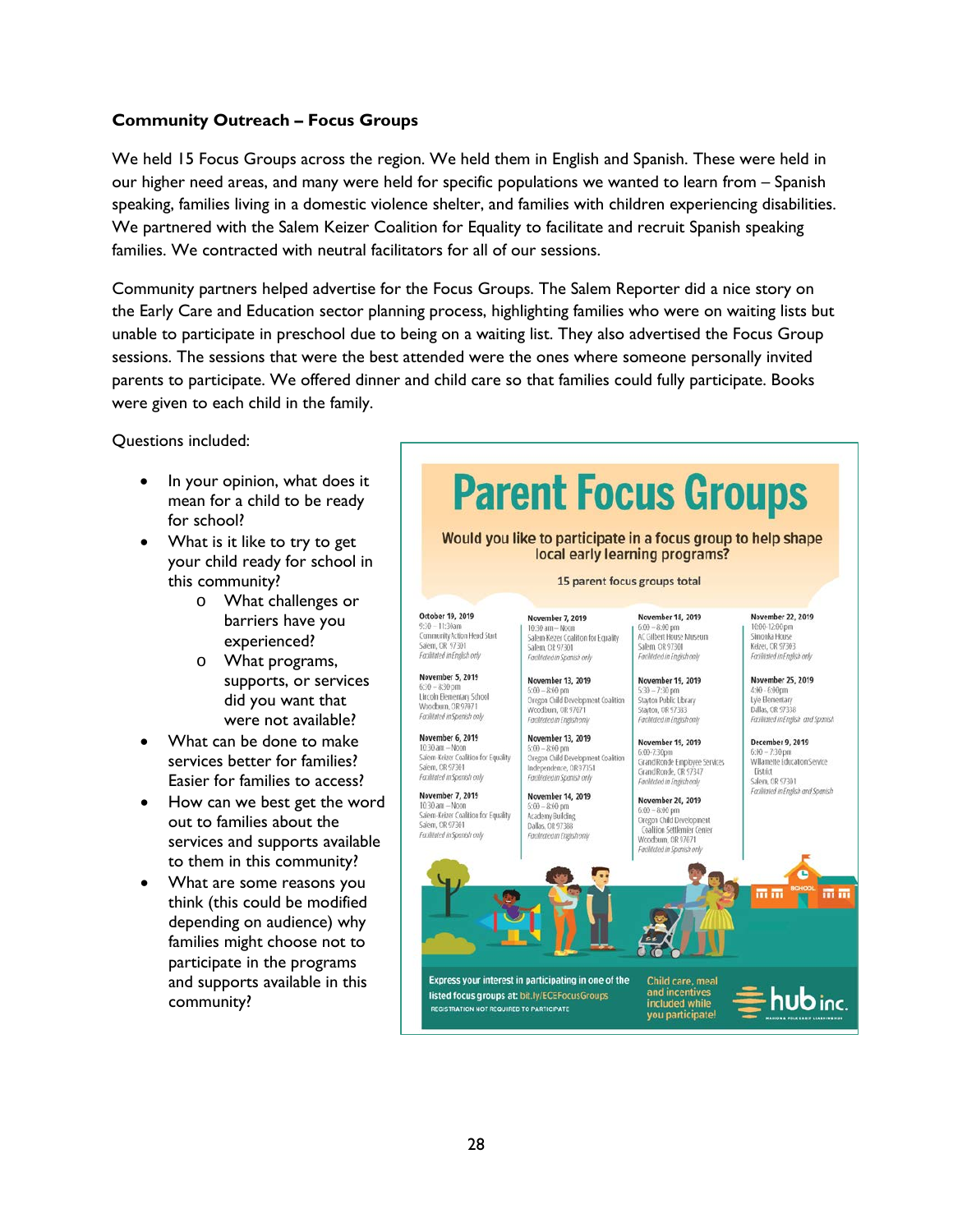## **Community Outreach – Online Survey**

We opened an online survey in addition to the Focus Groups to offer more families a chance to tell us what is important to them. In the survey we asked for demographic information, including race/ethnicity, language at home, parent and child ages, gender, zip code, and indicators of family well-being. We had a total of 563 responses - 491 complete, 72 partial for an 87% completion rate. Average time spent – 7 minutes. We offered a raffle (separate entry after the survey to ensure anonymity) and 79 entered to win. We had educational materials and gift cards as raffle prizes.



Our community helped promote the online survey. In addition, we had a robust social media campaign. Parents were offered the chance to participate in the survey at parent education classes, Preschool Promise sites, Policy Councils, Toddler Tuesday play time at the Kroc Center, doctor offices and more. We had participants from the following zip codes (see next page).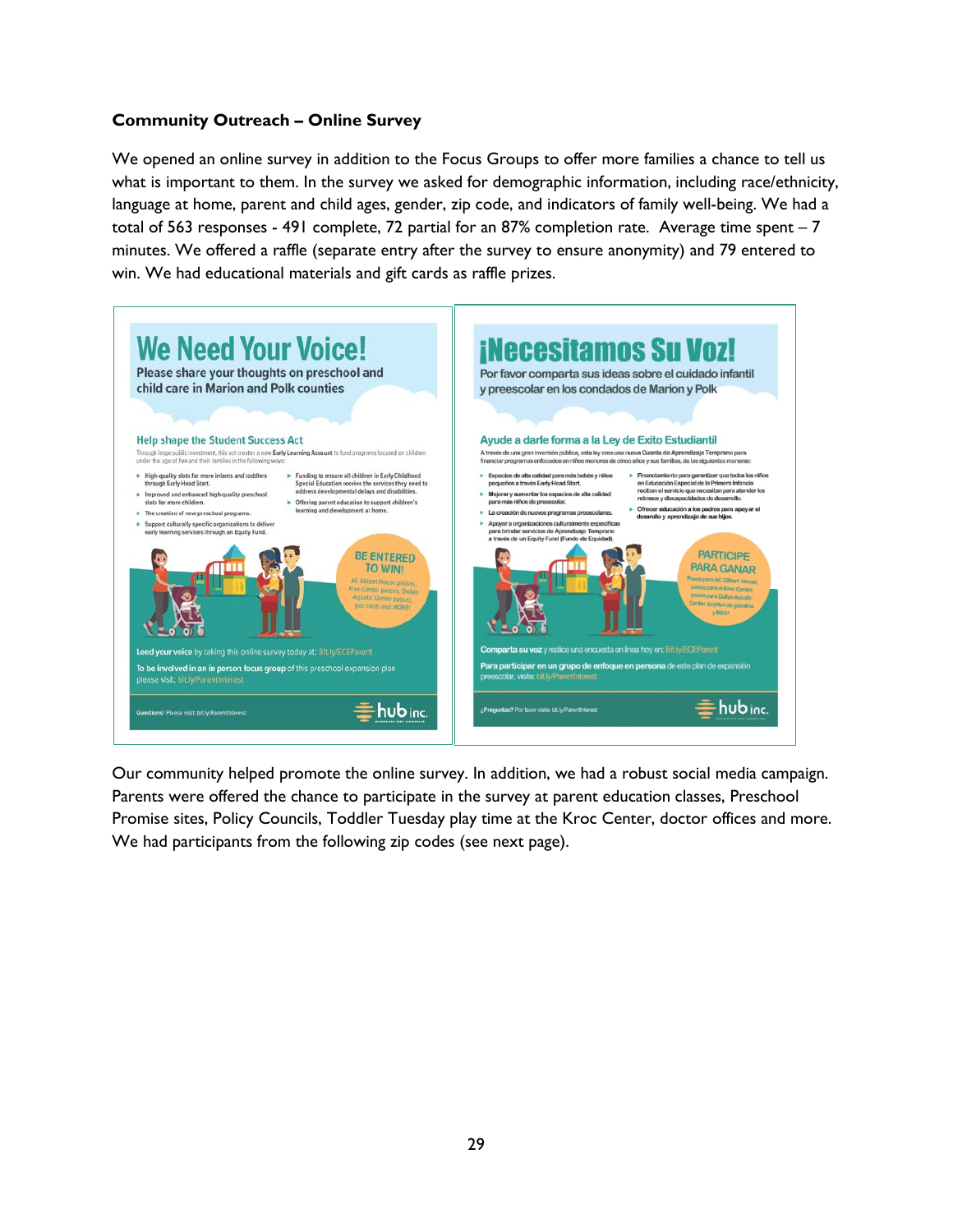

## **Community Outreach – Stakeholder Groups**

Key stakeholders provided insight and information across the region. We used opportunities at the Collective Action Team, Woodburn Community Forum, Partners for Young Children, Regional Stewardship Committee, and Kindergarten Partnership and Innovation vertically aligned professional development. We convened all OPK, Head Start, Early Head Start and school-based Preschool Promise providers together. In addition, we convened all school districts that might be interested in offering preschool in their buildings. For those not able to be at a session, an online survey could be utilized to offer feedback.

These sessions offered insight into what families and communities need. They also offered ideas related to opportunities for expansion and partnerships across the region. Questions asked during these sessions included:

- What barriers do you see that may be in the way of a family's ability to access high quality preschool and/or child care?
- What do families need in order to access preschool and/or child care?
	- o From your perspective, are there particular parts of the population that you see as underserved?
- What things can you do to increase awareness of the importance of preschool and/or child care?
- What can we do together to serve families so that families have access to preschool?
- What emerging early care and education opportunities do we have in our community? This may include public-private partnerships, philanthropic investments, K12 expansion, large employers funding on-site child care, etc.